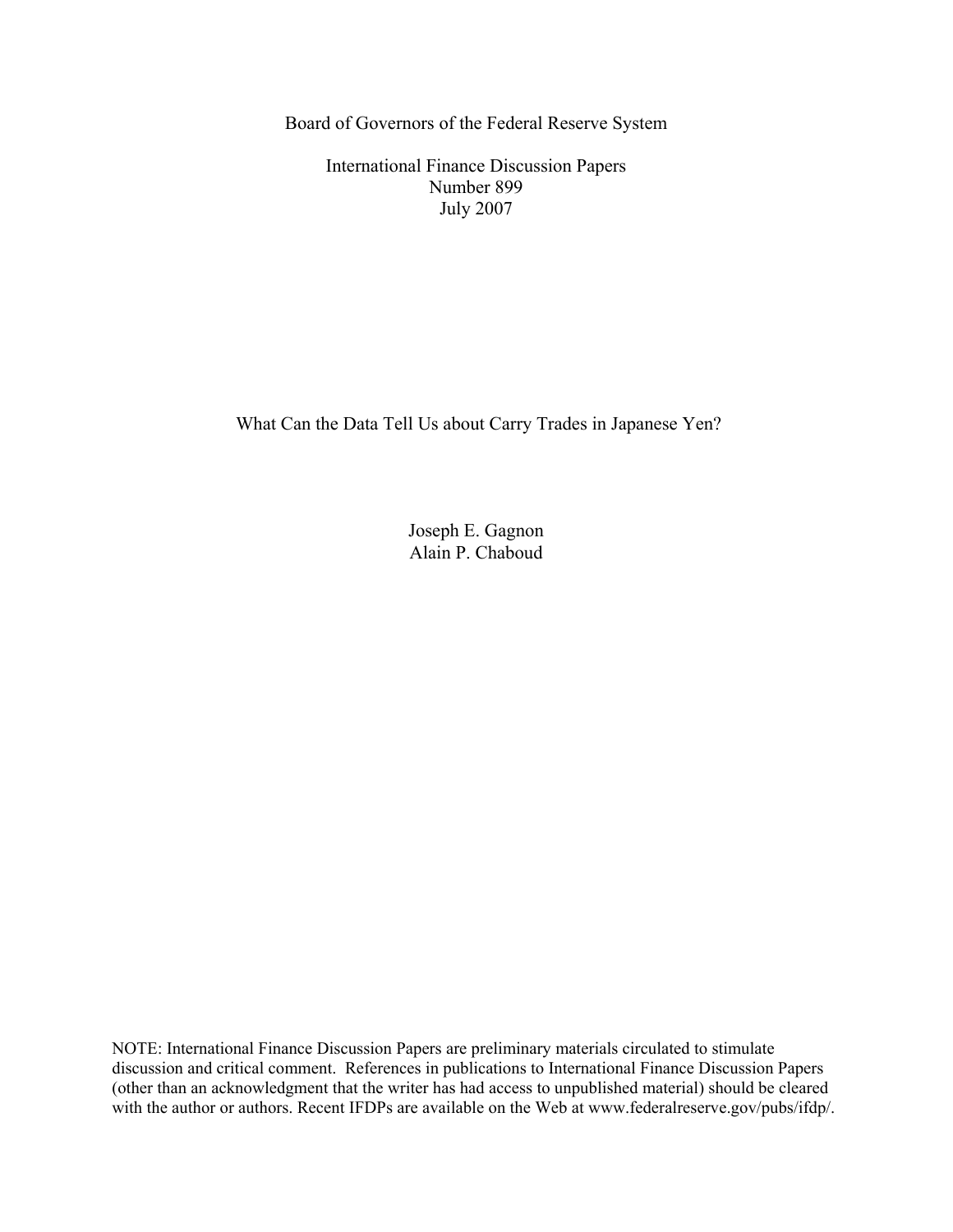# What Can the Data Tell Us about Carry Trades in Japanese Yen?

Joseph E. Gagnon\* Alain P. Chaboud\*

*Abstract*: This paper examines the available data that may shed light on the carry trade in Japanese yen. We define an individual or a sector to be engaged in the carry trade if it has a short position in yen and a long position in other currencies. The tendency of large yen movements to be skewed toward appreciations is consistent with the existence of substantial carry positions, and other evidence from market prices provides some modest support for an effect from the carry trade. Data on bank loans and bond holdings by currency reveal a large apparent yen carry position of the Japanese official sector and modest carry positions in the Japanese and foreign banking sectors. The Japanese private non-banking sector has a large long foreign-currency position, but does not have a short yen position, and is thus not engaged in the yen carry trade in the aggregate. However, it is possible that exporters and investors in Japan use the derivatives markets to hedge some of their long foreign-currency exposure, with the private non-banking sector outside of Japan (including most hedge funds) likely to be taking on most of the associated carry exposure.

Keywords: foreign exchange, interest rate parity, hedge fund JEL Classification: F31, F32.

\* Division of International Finance, Board of Governors of the Federal Reserve System, Washington DC 20551. Thanks to Sigga Benediktsdottir, David Bowman, Sally Davies, Hali Edison, Dick Freeman, Jun Iwasaki, Karen Johnson, Steve Kamin, Michael Leahy, and Ugur Lel for comments and to Josh Hausman, Christian Miller, Charles Murry, and Marcus Newman for technical assistance. The views in this paper are solely the responsibility of the authors and should not be interpreted as reflecting the views of the Board of Governors of the Federal Reserve System or of any other person associated with the Federal Reserve System.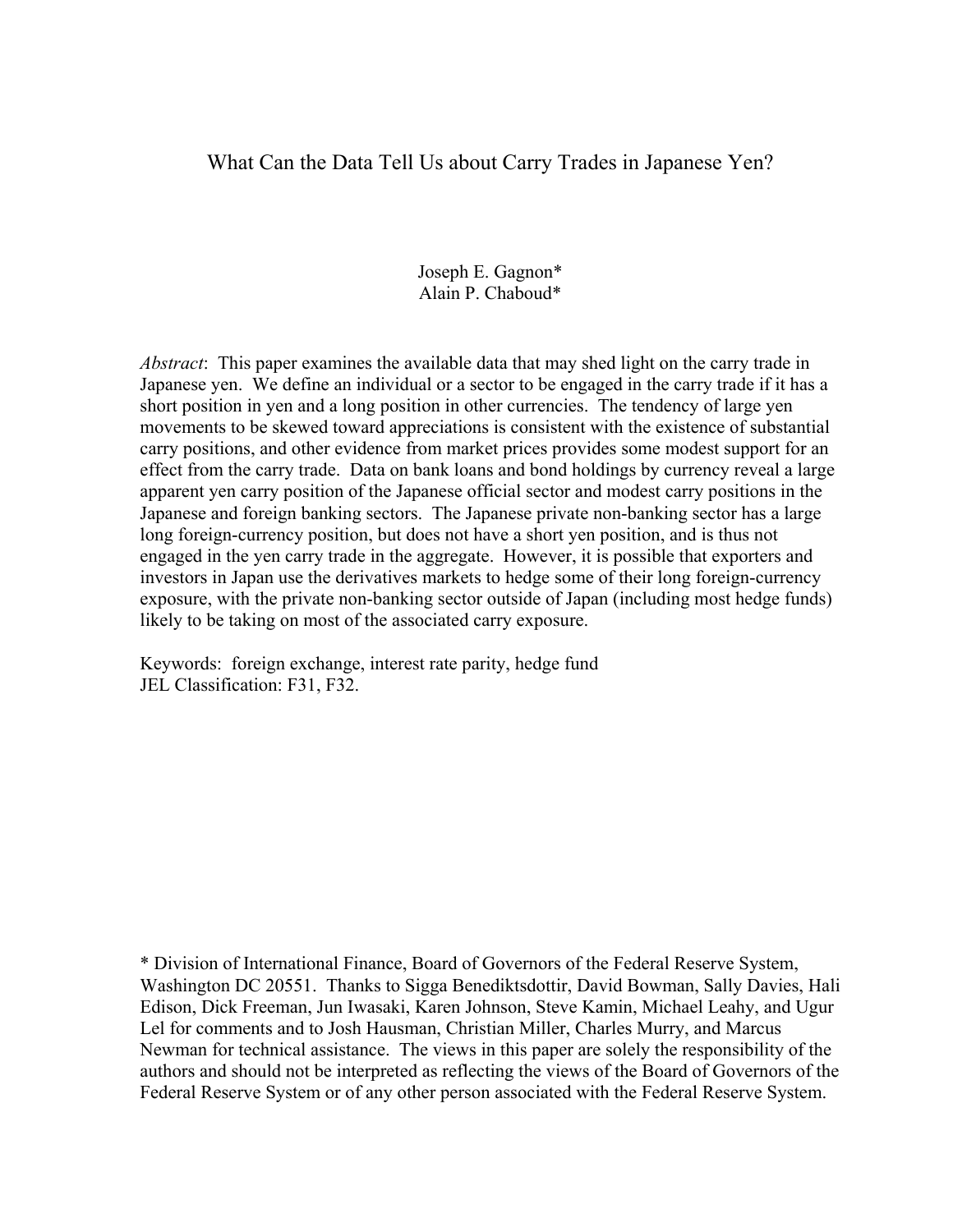## **Introduction and Summary**

 The carry trade has attracted much attention in the financial press in recent months, with widely disparate evidence cited for its existence and importance. This note assesses the extent to which publicly available data can shed light on the carry trade. We focus on the carry trade in Japanese yen because the yen is the currency most commonly cited by market participants as the funding currency for carry trades, and because Japan has had the lowest interest rates in the world for more than 10 years. These low interest rates imply that carry traders would have been taking short positions in yen and long positions in all other currencies over this entire period, simplifying our attempts to measure the carry trade. We devote particular attention to October 1998, May 2006, and February 2007 as periods in which yen carry trades are commonly reported to have unwound rapidly.

 The available data can provide only indirect evidence on the existence and magnitude of carry trades at the level of individual agents. We examine price data from the spot and options foreign exchange markets, volume and positions data from the currency futures market, and balance sheet data for broad sectors of the Japanese and rest-of-world economies that break down assets and liabilities by currencies. Available data on off-balance sheet (derivatives) positions are generally not able to yield much information on carry trade activity, which clearly imposes an important limitation on our results.

 From price data, we find possible evidence for the carry trade in the asymmetric distribution of tail events in exchange rate movements. We also find evidence in the asymmetric market price of protection against yen appreciation as opposed to depreciation. However, the price of protection did not take on especially extreme values in the two more recent putative episodes of carry trade unwinding.

- 1 -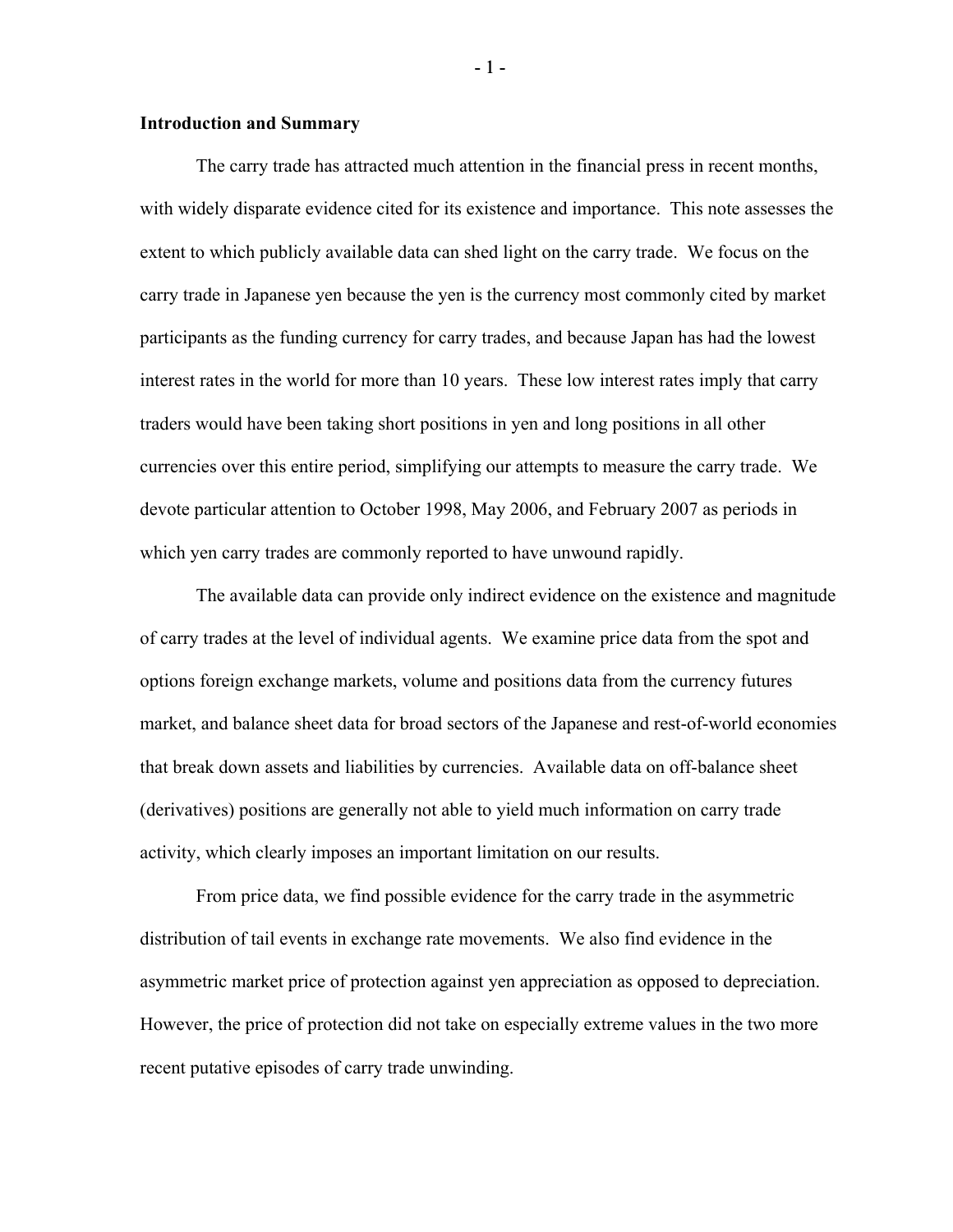Balance-sheet data breaking down assets and liabilities by currencies show that the Japanese official sector could be viewed as having the largest net carry position of the sectors analyzed. However, the motivation behind this position is clearly very different than that of a private institution and would likely not be viewed as standard yen carry trade by most analysts. The Japanese banking sector has a modest net yen carry position. The Japanese private non-banking sector has large net foreign-currency exposure, but even larger net yen exposure. As it is not leveraged on balance, we do not consider it to be a carry position; it is less exposed to exchange rate risk than a carry position. The official sector outside of Japan on balance has a small leveraged position opposite to the yen carry trade. The banking sector outside of Japan has a very small carry exposure. The private non-banking sector outside of Japan probably has greater yen assets than liabilities, and thus does not have a net carry position based on balance sheet data.

Although we have no measurements of carry positions in derivatives markets, we conjecture that the Japanese private non-banking sector (investors and exporters) may desire to hedge some of its net foreign-currency exposure. Hedging demand in the opposite direction is likely to be much smaller, reflecting the fact that Japan is running a trade surplus and has foreign assets that greatly exceed its liabilities. Thus, many of the derivatives counterparties to Japanese exporters and investors are likely to be engaged in the carry trade. Likely candidates to hold these carry positions include hedge funds, pension funds, investment banks, charitable endowments, and individual investors, mainly outside of Japan.

# **Definition of Carry Trade**

 There is no generally accepted definition of what constitutes a carry trade. At its narrowest the carry trade refers to borrowing in low-interest currencies to fund deposits in

 $-2-$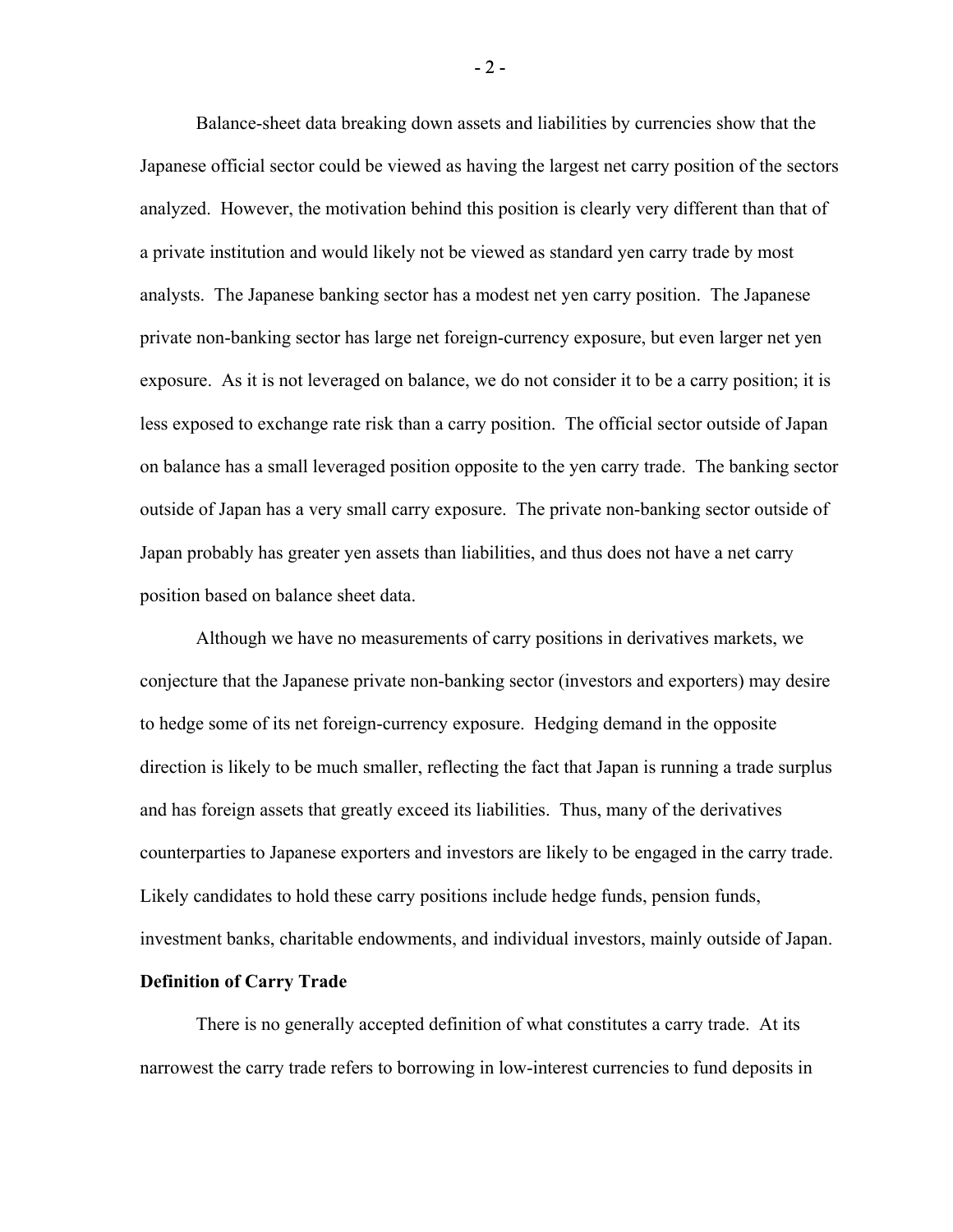high-interest currencies. At its broadest the carry trade refers to any financial transaction that increases one's high-yielding assets relative to one's low-yielding assets, even when no foreign exchange transaction is involved, such as when a household uses low-interest-bearing short-term deposits to purchase long-term bonds. The broadest definition of the carry trade could describe the behavior of any trader seeking to maximize returns on his portfolio.

 We take a middle ground that views taking long positions in high-interest-rate currencies simultaneously with short positions in low-interest-rate currencies as carry trades.<sup>1</sup> In addition to outright borrowing in low-interest-rate currencies, the carry trade could operate through currency forward and futures contracts on margin. For example, a hedge fund can enter a forward contract to buy dollars for yen at some future date. This contract has the effect of creating a short position in yen and a long position in dollars.

A common characteristic of carry trades under this definition is that they are leveraged. In general, investors use leverage to raise the expected return on their capital, but this higher return comes at the cost of greater risk. An important feature of leveraged positions is that adverse price movements draw down the collateral pledged by the investor to the lender or counterparty. When the value of the remaining collateral falls below an agreed floor, the lender or counterparty typically demands that the investor provide additional collateral or else the loan is called or the derivatives position is unwound. Unwinding of carry trades under these conditions puts positive feedback and extra volatility into market price movements. The possibility that many carry investors could be forced to cover their short positions at the same time adds to the risk already amplified by leverage. Of course, unleveraged investors may be influenced by many of the same factors that motivate

1

- 3 -

 $<sup>1</sup>$  In principle we wish to combine both financial and commercial positions. An exporter to Japan may take a</sup> short financial position in yen to offset his long commercial position, and we would not wish to view him as engaging in the carry trade. In practice, it is difficult to identify such offsetting positions.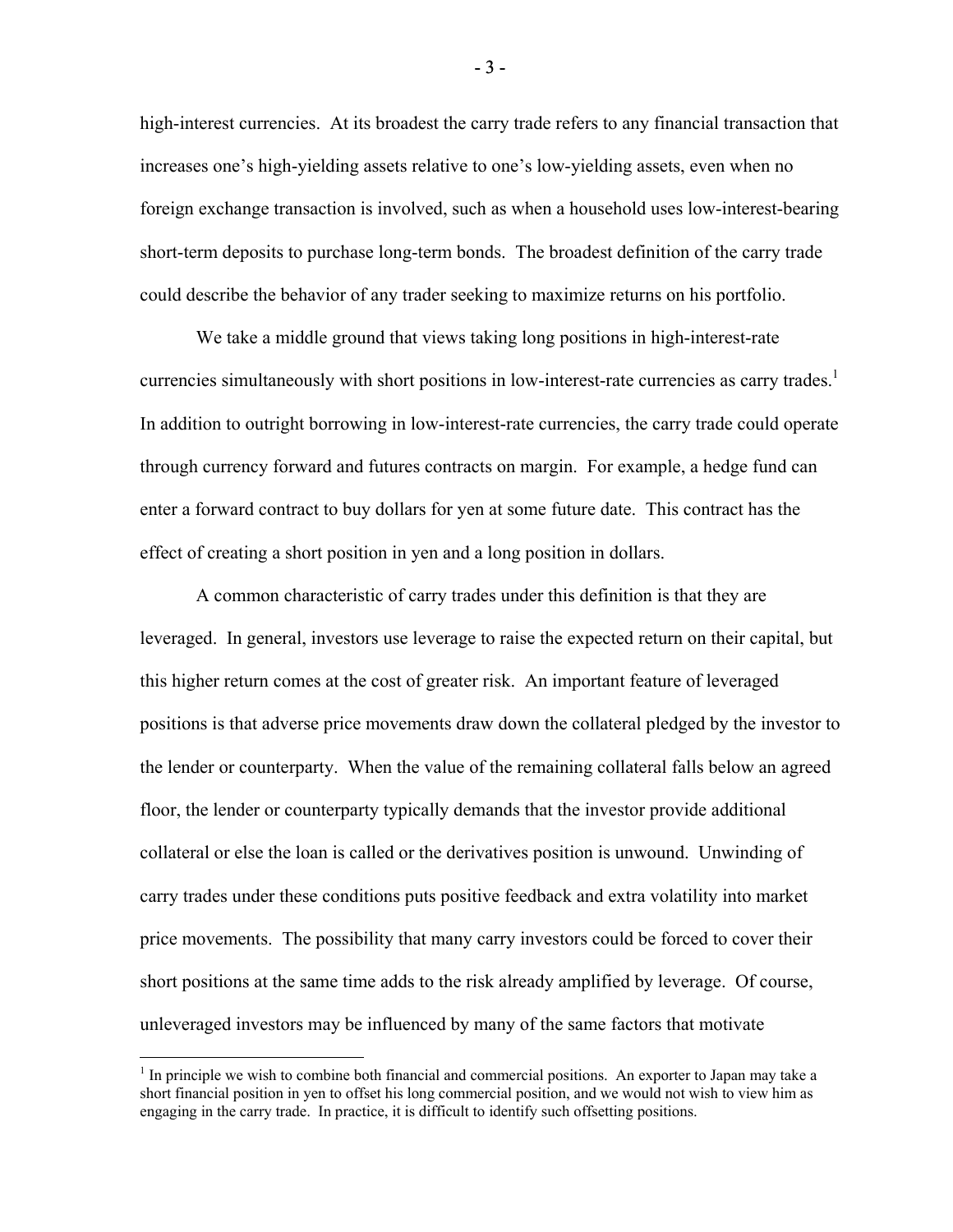leveraged investors, but, in general, unleveraged investors are less likely to cause immediate positive feedback in market prices because they do not face margin calls.

## **Profitability of Carry Trades**

 $\overline{a}$ 

 That carry trades are profitable on average has been known at least since the seminal paper by Meese and Rogoff (1983). According to Meese and Rogoff, for industrial countries, the best predictor of next month's exchange rate is today's exchange rate. Thus, investors can make money on average by borrowing in currencies with low interest rates and investing the proceeds in currencies with high interest rates.<sup>2</sup> This finding is evidence against open interest rate parity, which states that expected future exchange rate changes ought to be equal to the interest rate differential, with high-interest-rate currencies expected to depreciate. In fact, most researchers have found that high-interest-rate currencies tend to appreciate against low-interest rate currencies over short and medium horizons, though the predictive power of this effect is quite small. $3$ 

 The most robust empirical prediction about exchange rates is that, over periods of many years and even decades, exchange rates tend to move in line with inflation differences across countries. In other words, real exchange rates are fairly stable in the very long run. This finding has led some researchers to argue that open interest parity may hold better in terms of long-term indexed bond yields and real exchange rates, though the evidence is weak at best.

 The failure of open interest parity, at least over short horizons, remains one of the main puzzles of international finance. Carry trades, by increasing demand for high-interest

 $2$  Not all leveraged investors in foreign exchange markets are motivated primarily by interest rate differentials. Some traders believe they can predict future exchange rate movements well enough to make profits. Of course, the data do not speak to the underlying rationale for any given market trade.

<sup>&</sup>lt;sup>3</sup> See Lewis (1995) and Engel (1996) for reviews of the literature. See Burnside, Eichenbaum, Kleshchelski, and Rebelo (2006) for a recent treatment.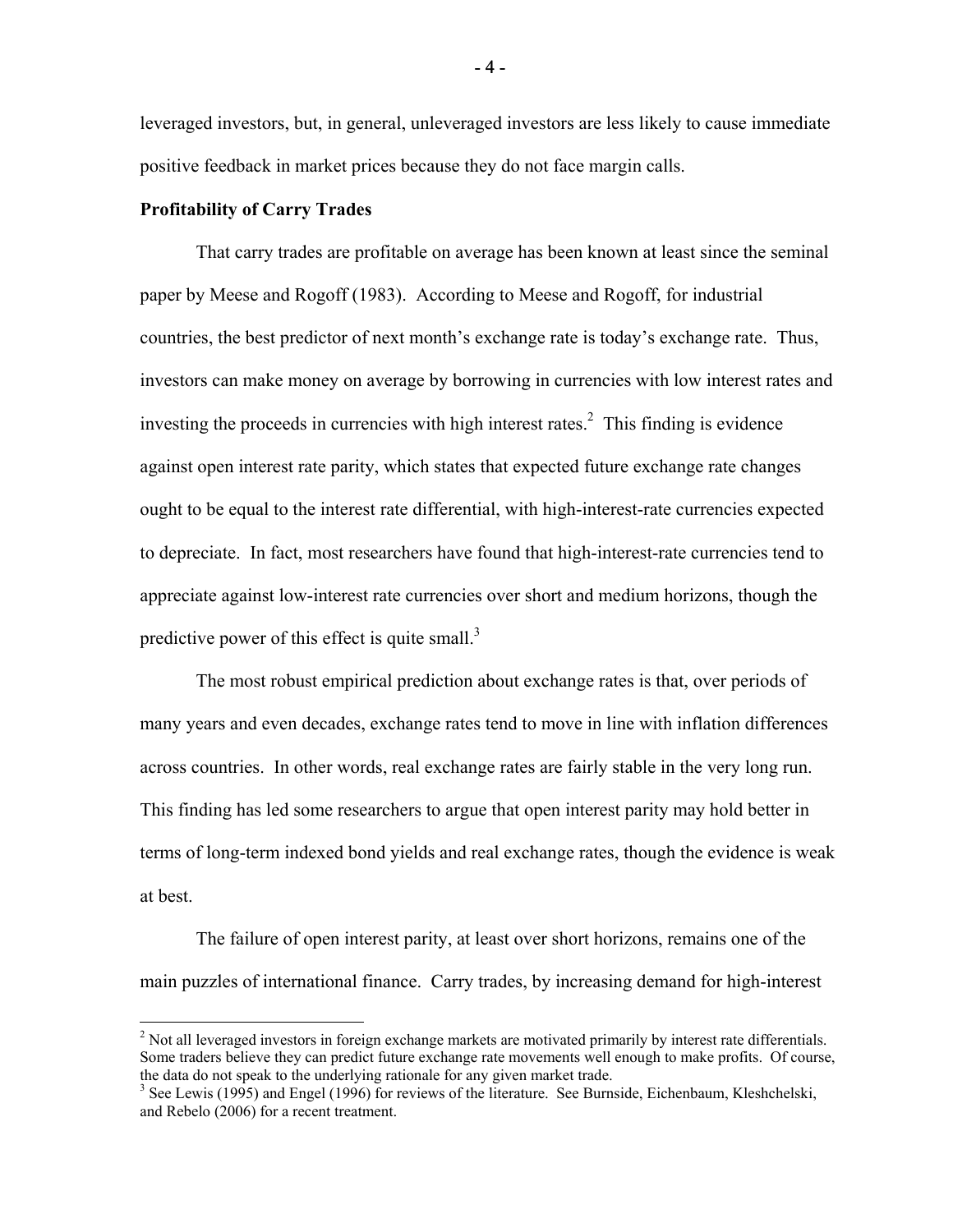currencies and reducing demand for low-interest currencies, tend to push up the former currencies and push down the latter. $4$  Holding interest and inflation differentials constant and, importantly, assuming that real exchange rates are mean-reverting in the long run, carry trades could make future movements in exchange rates more consistent with open interest parity if the currency they initially caused to appreciate gradually falls back and the opposite happens to the currency that initially depreciated. Under this logic, the failure of open interest parity could be attributed in part to an insufficient volume of carry trades immediately after an interest differential opens up.<sup>5</sup> Indeed, the empirical tendency of exchange rates to move in the direction opposite to that predicted by interest parity, at least temporarily, could be the result of the build-up in carry positions occurring only gradually after an interest differential is established.<sup>6</sup>

 Many hedge funds now view carry trades as part of a broad spectrum of liquid investments, and they design optimal exposures to foreign exchange and other risks based on the estimated levels and covariances of expected returns. By expanding the range of investments as far as possible across countries and instruments they seek the highest prospective returns within their tolerance for risk. Many funds use rolling estimates of expected returns and their covariances. The period of low volatility in foreign exchange markets over the past few years may have encouraged these funds to increase their exposure to the carry trade. Such funds may have underestimated the risk of a resumption of normal volatility and the potential losses that could result from crowded trades as many players seek

<u>.</u>

- 5 -

<sup>&</sup>lt;sup>4</sup> Because central banks hold short-term interest rates fixed in the short run and move them only gradually over the medium run, the main impact of carry trades is on exchange rates. It is generally accepted that carry positions are concentrated in short-term instruments.

 $5$  Of course, in a purely rational frictionless world, exchange rates would jump to their new equilibrium values without any trades, but in the real world not all agents continuously optimize, and price adjustments may require the more active agents to take new or additional positions.

<sup>6</sup> Plantin and Shin (2006) build a model with this feature.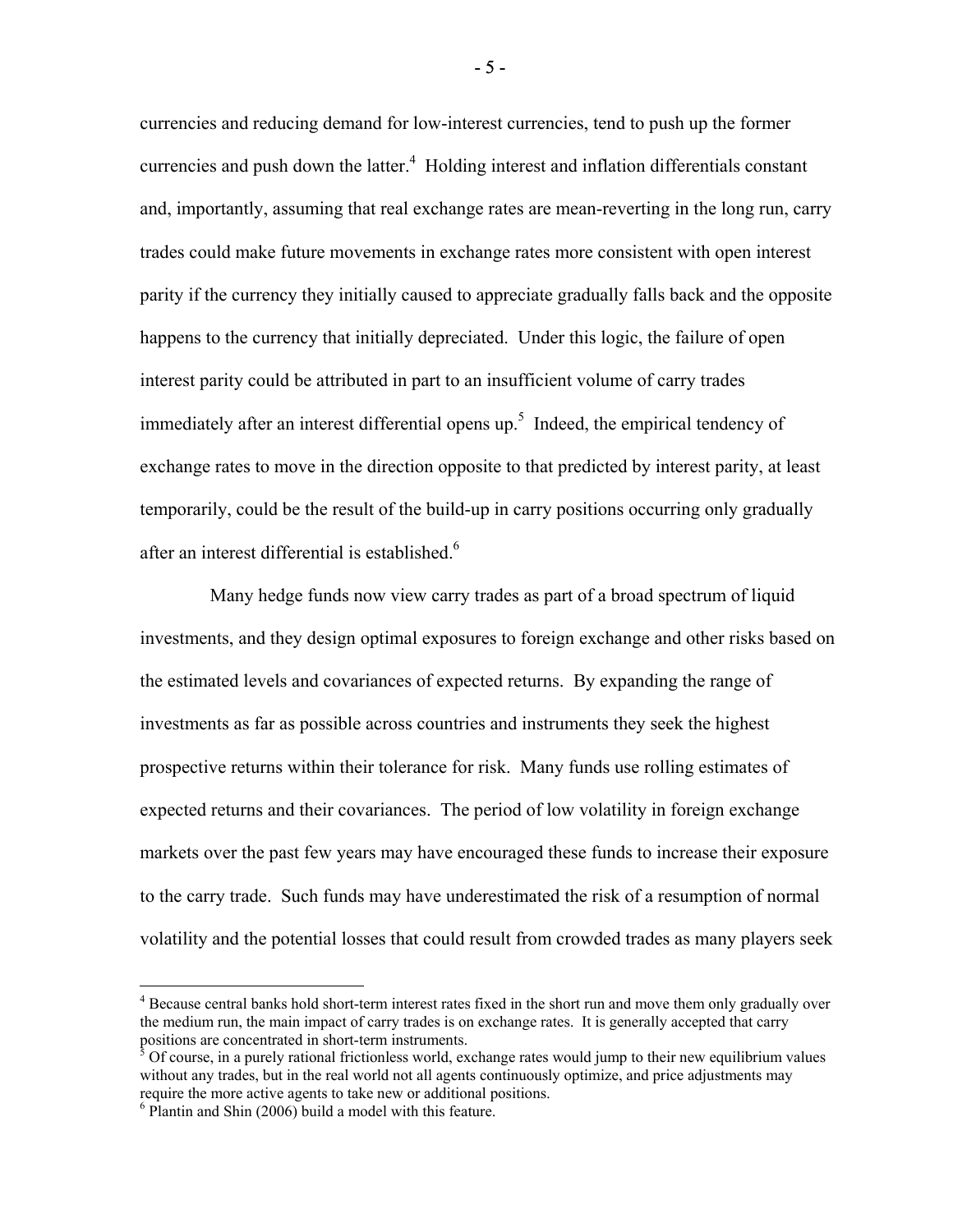to exit the carry trade at the same time. Indeed, to a modest extent, this risk seems to have materialized for a short period at the end of February and the beginning of March 2007.

#### **Three Episodes of Unwinding Carry Trades?**

We are aware of at least three episodes of yen appreciation that have been widely attributed to an unwinding of yen carry trades. The most dramatic of these occurred in October 1998, immediately after the LTCM crisis, as many banks were reported to be cutting back on the leverage of their hedge fund clients. Two more recent periods that are commonly mentioned as periods of unwinding carry trades are May 2006 and February  $2007$ .<sup>7</sup> In the following sections we will look for similarities between these episodes and features that may be consistent with unwinding of carry trades.

#### **Price Measures of the Carry Trade**

 $\overline{a}$ 

Each of the three episodes of alleged carry trade unwinding was associated with an appreciation of the yen that was sharp, at least in terms of daily movements. Chart 1 shows that the October 1998 episode, which contained the largest ever one-day movement of the dollar-yen exchange rate, is clearly visible using monthly data. The May 2006 episode is less pronounced, but still noticeable. The episode that began on February 27, 2007 also led to a small uptick in the March 2007 monthly average. (The final observation in Chart 1 is April 2007.)

After the March 2007 meeting of the ECB Governing Council, President Trichet warned that recent low levels of volatility may have lulled traders into a false sense of security about the risk and return of the carry trade. He implied that the carry trade may have

- 6 -

 $<sup>7</sup>$  The yen appreciated somewhat more in April 2006 than in May, but other asset movements were greater in</sup> May and the episode is generally dated as May 2006.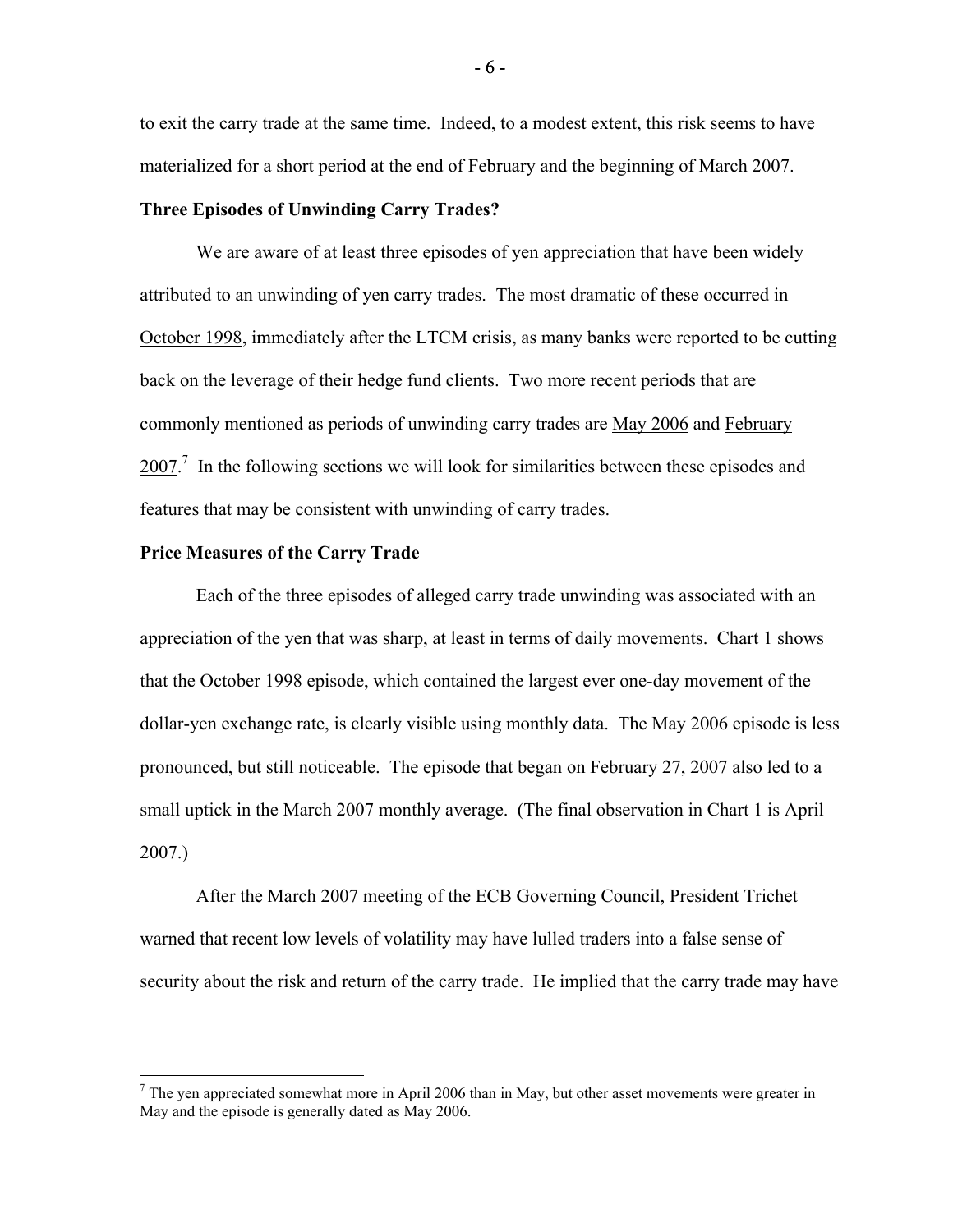pushed the yen below its fundamental value. $8$  Chart 1 shows that the real dollar-yen exchange rate is currently at a 20-year low, but it recorded even lower levels before 1985. If one were to view the fundamental value of the dollar-yen exchange rate as its long-run average in real terms, then Chart 1 provides some support for President Trichet's statement. However, there are two caveats. First, the long-run average is sensitive to the sample chosen. The real yen exchange rate is not lower than its average over the past 40 years but it is very much below its average over the past 20 years.<sup>9</sup> Second, real long-term interest rates in Japan are lower than in the United States. If open interest parity holds in real terms over long horizons then one should expect the real yen exchange rate to be below its long-run average. With 10-year indexed bond yields more than 100 basis points lower in Japan than in the United States, the yen should be more than 10 percent below its long-run equilibrium in real terms, assuming that equilibrium is expected to be reached within 10 years.

 As discussed above, the leveraged nature of carry trades imparts positive feedback into exchange rate movements. Moreover, this positive feedback is asymmetric, as margin calls can force the unwinding of positions when exchange rates move adversely, but there is no similar forced action when exchange rates move favorably. Thus, we should expect to find the historical distribution of exchange rate movements skewed toward appreciations of low-interest-rate currencies and depreciations of high-interest-rate currencies.<sup>10</sup> That expected asymmetry in exchange rate movements is mainly evident in the relative

1

- 7 -

<sup>&</sup>lt;sup>8</sup> Low volatility may also encourage greater diversification into non-yen assets by unleveraged Japanese investors, though, to some extent, there will be offsetting flows into yen assets from unleveraged non-Japanese investors.

<sup>&</sup>lt;sup>9</sup> The Balassa-Samuelson hypothesis suggests that Japan's equilibrium real exchange rate was rising secularly during the period of its postwar catchup to the United States, so that one may not wish to extend the average back too far.

 $10$  It is widely accepted that equity prices are skewed toward declines. One reason may be the positive feedback induced by holding stocks in margin accounts. Borrowing yen to purchase dollars may be expected to have a similar effect on the exchange rate as borrowing cash to purchase equities has on the equity price.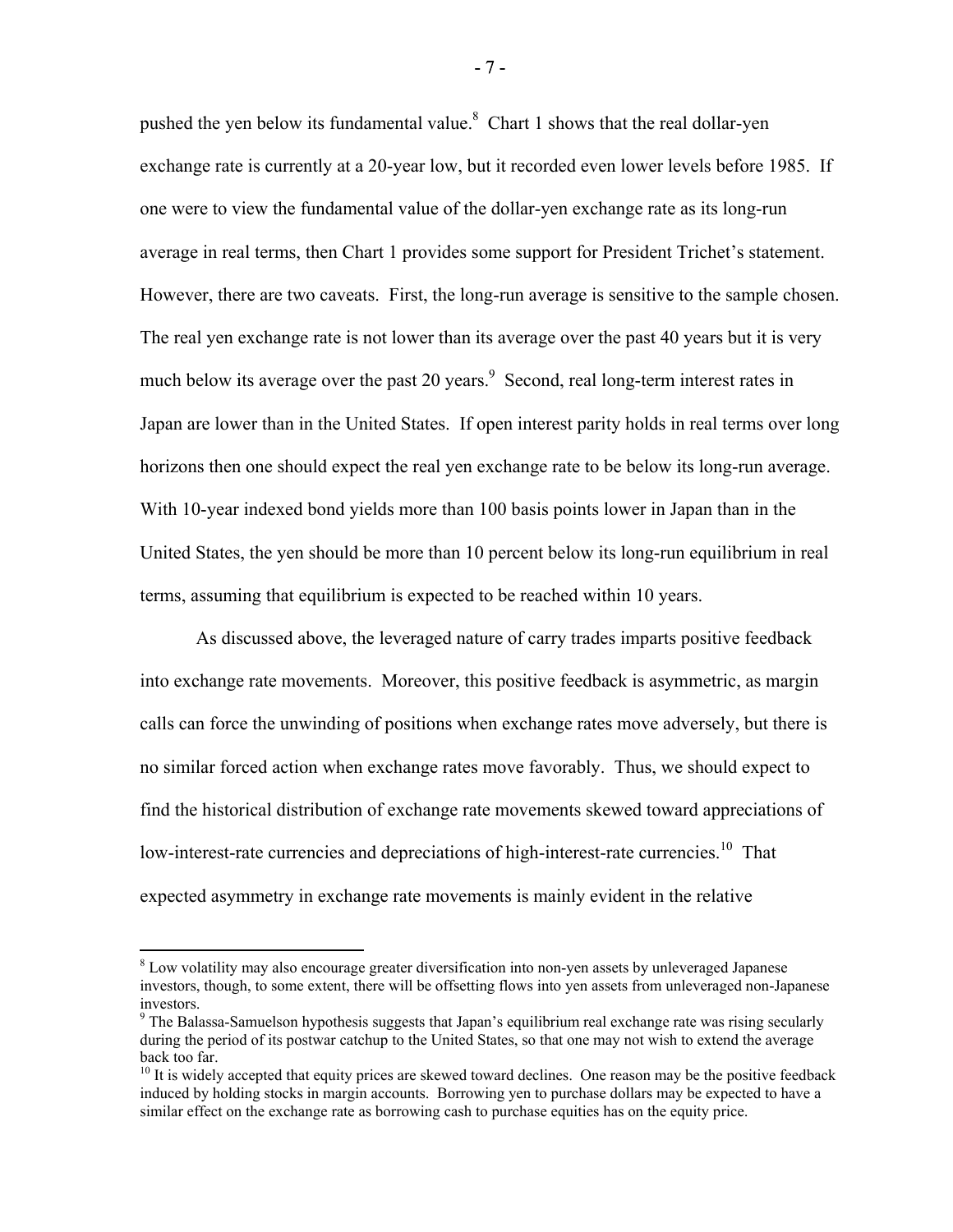frequencies of large upward and downward exchange rate movements. Table 1 shows, for three currencies, the frequencies of daily exchange rate movements versus the dollar since 1990, split at their respective means and broken down by increasing standard deviations. European and U.S. interest rates have been relatively similar over the past 20 years; thus we would not expect carry trades to be a significant factor between these currencies. Table 1 shows that for the euro-dollar exchange rate (and that of the German mark before 1999), there is little asymmetry in the distribution of small and large movements. For the yen, which has had consistently lower interest rates since the early 1990s and is a common funding currency for carry trades, the frequency of tail events is clearly higher for appreciations than for depreciations. For the Australian dollar, a relatively high-interest-rate currency, tail events are more common for depreciations than for appreciations. While we cannot directly attribute all these tail events to the impact of carry trades, the evidence is consistent with the hypothesis that carry positions are important and that they are more fragile and more subject to positive feedback than non-carry positions.<sup>11</sup>

An alternative way of looking for asymmetries induced by leveraged carry trades is to check if volatilities are higher around times of sharp appreciations of currencies bearing low interest rates than they are around times of sharp depreciations. Chart 2 shows that volatility (both actual and implied) of the dollar-yen exchange rate was very high around the time of the sharp yen appreciation of October 1998. The next largest monthly yen appreciations over this period occurred in May 1997 and September 2003. In both cases, realized and implied volatilities jumped, but not to an unusual extent. There was a modest spike in implied dollar-

 $\overline{a}$ 

- 8 -

 $11$  The asymmetry in tail events in the expected direction is also present for the New Zealand dollar and for the Brazilian *real*, two other common target currencies for the carry trade. Despite relatively low interest rates in Switzerland, there is little apparent asymmetry in movements of the Swiss franc, which is highly correlated with the euro.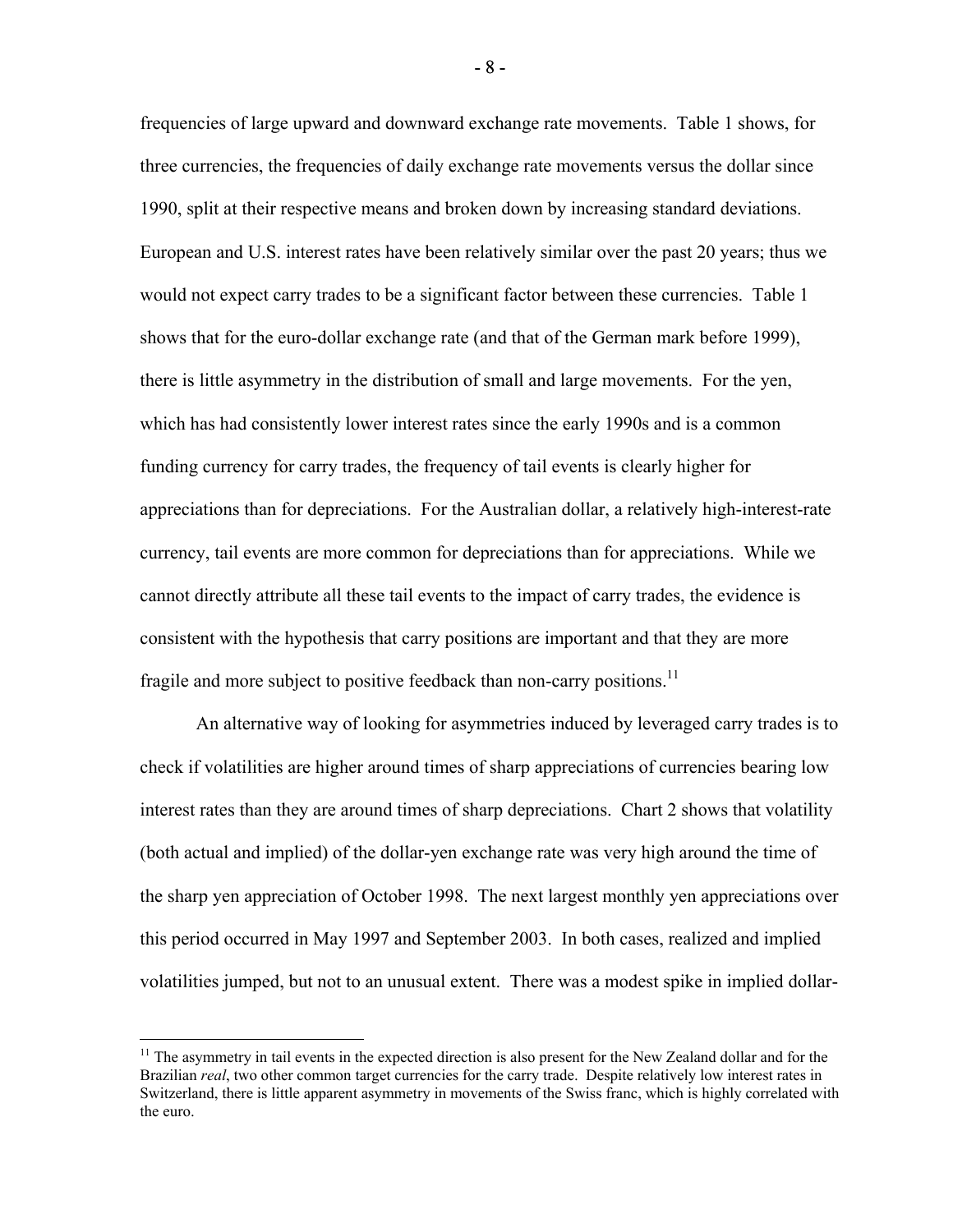yen volatility during the yen appreciation of May 2006, but realized volatility was little changed because the magnitude of the appreciation was not particularly large. We also note a small spike in volatility with the most recent episode in February-March 2007, although overall levels of volatility remained near historical lows.

 A more systematic way to examine this asymmetry is to correlate the level of volatility with the change in the exchange rate. If yen appreciations are associated with higher volatility than yen depreciations, this correlation should be negative.<sup>12</sup> Chart 3 shows that implied volatility indeed is generally negatively correlated with changes in the dollar-yen exchange rate. However, measured realized volatility has little systematic correlation with the direction of exchange rate changes, perhaps because the skewness in the distribution of exchange rate movements owes to a relatively small number of tail events.

Many commentators have pointed to risk reversals based on options on exchange rates as evidence of carry trades. Riskless arbitrage ensures that a fully hedged carry position yields zero excess returns; the cost of hedging equals the return from carry. However, it is often possible to purchase protection against extreme losses and still retain positive expected profits. To do this, a yen carry trader purchases a call option on yen that is far out of the money. Thus, we might expect that as more yen carry positions are held, the price of protection against yen appreciation should rise relative to the price of protection against yen depreciation, particularly for options that are significantly out of the money. The relative price of protection is known as a risk reversal.

Chart 4 shows risk reversals for dollar-yen and dollar-euro based on the differences in prices between significantly out-of-the-money call options and significantly out-of-themoney put options. The risk reversal on dollar-euro is generally close to zero, consistent

 $\overline{a}$ 

- 9 -

 $12$  The exchange rate is defined in terms of yen per dollar, so a yen appreciation is a negative movement.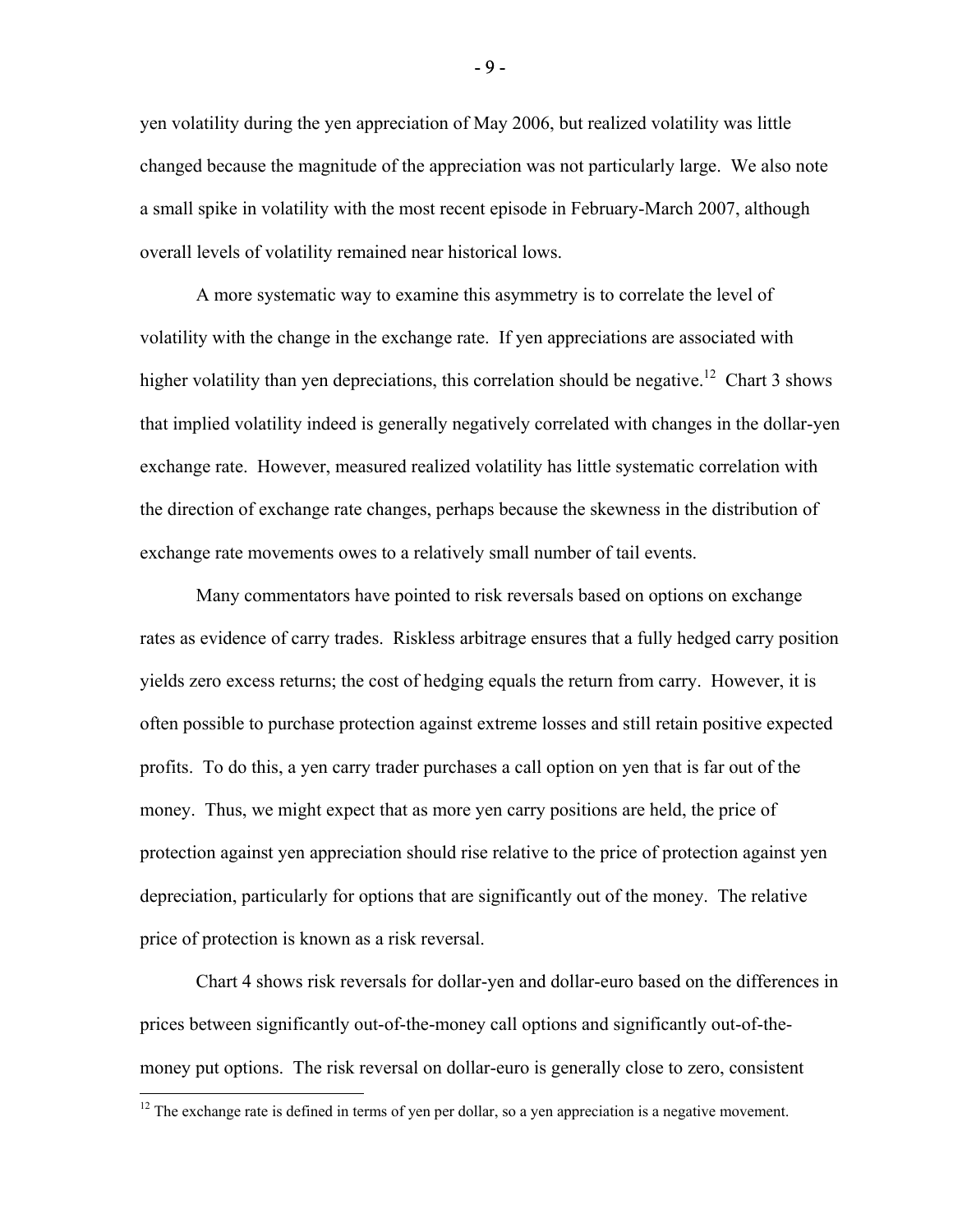with a low level of carry trades in this currency pair. The risk reversal on yen was close to zero during the summer of 1998. This was a time of strong downward pressure on the yen, which many observers attributed to the carry trade. The price of protection against yen appreciation did not increase until after the yen appreciated sharply in early October, just when carry trades were supposedly unwinding. Risk reversals also widened immediately after the yen appreciations of May 2006 and February 2007, but were not large in the months prior to these dates when carry trades were purportedly building up.

One interpretation of these results is that risk reversals reflect primarily the changing risk appetites or risk perceptions of market participants (potentially including carry traders) rather than changing shares of carry versus non-carry traders. The fact that prices rise more for protection against yen appreciation than depreciation suggests that it may be the risk perceptions of the carry traders that are fluctuating most strongly.

 Many observers have noted the fact that in late February 2007, when the yen appreciated sharply, several high-interest-rate currencies depreciated significantly, including the Brazilian real and the New Zealand dollar. Such moves are consistent with the unwinding of carry trades. Chart 5 displays rolling 24-month correlations of dollar-yen with dollar-New Zealand dollar (in black) and dollar-Brazilian real (in red). The yen has been negatively correlated with these currencies recently, and the correlations also turned negative around October 1998, but the negative correlations around these three episodes are not large either in absolute terms or relative to other periods.

#### **Volume Measures of Carry Trade**

The two main channels of the carry trade are through 1) borrowing in low-interest currencies and investing the proceeds in high-interest currencies, which we term the

- 10 -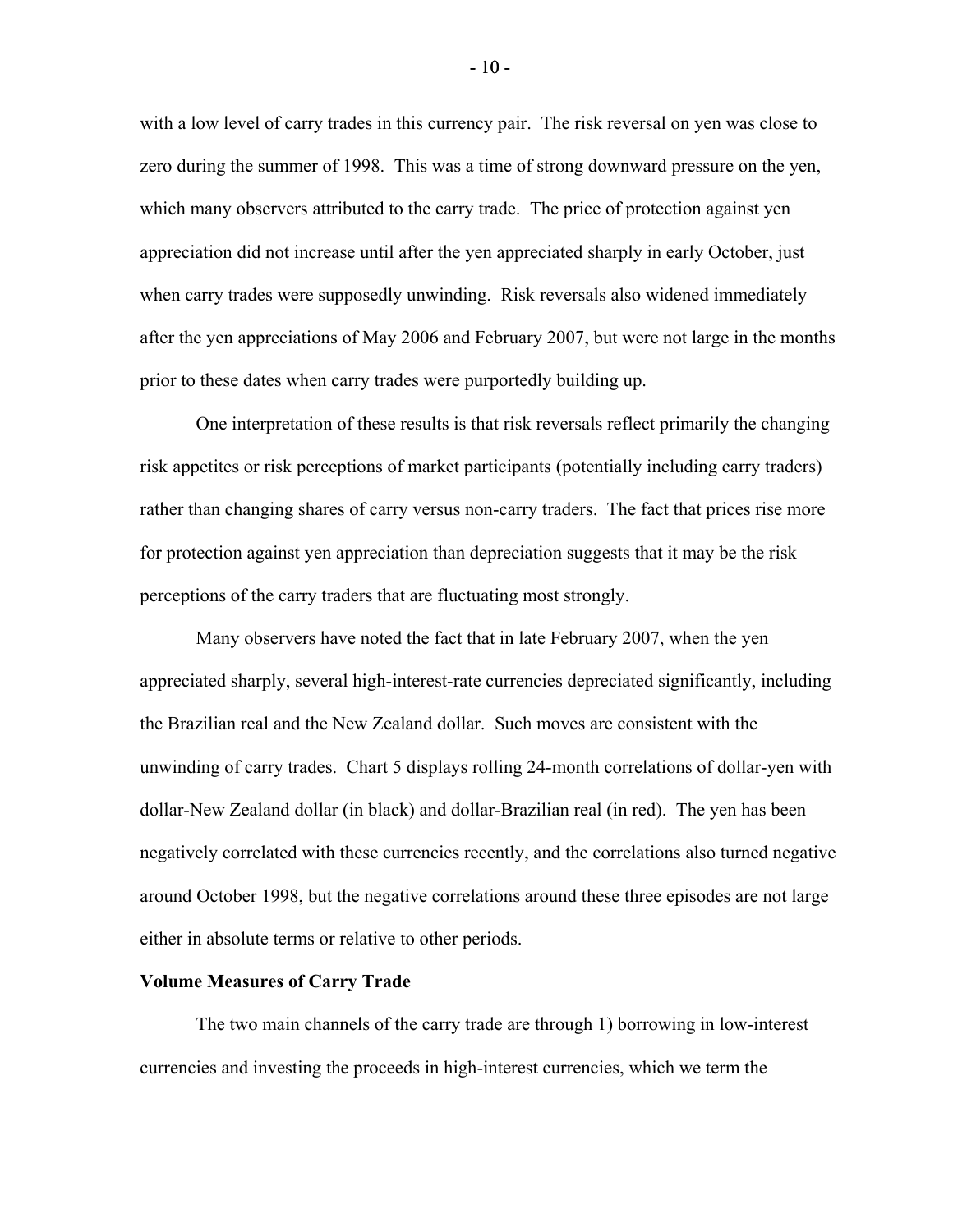"canonical carry trade;" and 2) taking on leveraged positions in derivatives markets, particularly through currency futures and forward contracts, which we term the "derivatives carry trade." The realized profit from either channel is identical, reflecting the fact that major derivatives dealers hedge forward contracts by borrowing and lending in the interbank market. Equations (1)-(3) demonstrate the equality of returns from both channels of the carry trade.

- (1) Profit  $c = i^F i^J + e_1 e_0$
- (2) Profit<sup>D</sup> =  $e_1 f$

(3) 
$$
f = e_0 + i^J - i^F
$$

1

 Equation (1) defines the profit from the canonical carry trade as equal to the difference between interest earned in foreign currency  $(i^{\text{F}})$  minus interest paid in Japanese yen  $(i^{\mathcal{J}})$  plus the appreciation of foreign currency (e) in terms of yen, where period 0 denotes the initiation of the position and period 1 denotes the closing.<sup>13</sup> Equation (2) defines the profit from the derivatives carry trade as equal to the difference between the value of foreign currency at closing  $(e_1)$  and the price paid in the forward contract (f). Equation (3) is the arbitrage condition governing the price of the forward contract in the interbank market (also known as covered interest rate parity). A derivatives dealer (most of whom participate in the interbank market) can hedge his forward sale of foreign currency (f) by buying foreign currency in the spot market ( $e_0$ ). His opportunity cost is the domestic interest rate (i<sup>J</sup>), but he can earn income  $(i^{\mathsf{F}})$  by investing in the foreign-currency interbank market. Substituting equation (3) into equation (2) and rearranging terms shows that  $Profit^C = Profit^D$ .

<sup>&</sup>lt;sup>13</sup> The spot and forward exchange rates are expressed in logarithms. The profit is thus measured as a percent of notional principal.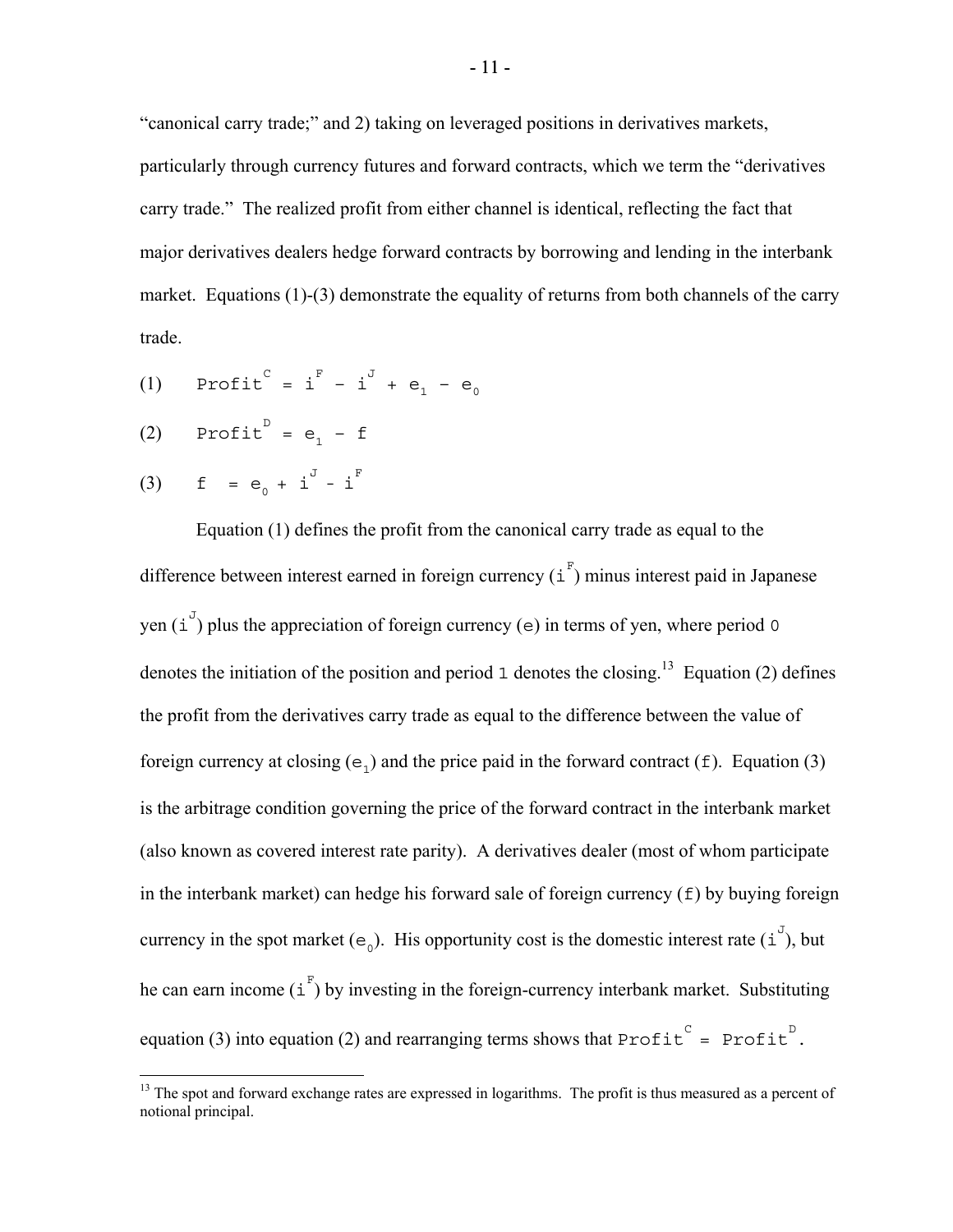# *Derivatives Carry Trade*

1

A measure of the derivatives carry trade proposed by some observers is the share of currency futures contracts accounted for by net long positions by non-commercial investors on the Chicago Mercantile Exchange. For this measure to be valid, we must assume that a large share of the investors who declare themselves to be non-commercial are speculators using this market to engage in the carry trade and that commercial investors are hedging their real-side activities (and not engaged in the carry trade). Under these assumptions, noncommercial investors should have net short positions in currencies with low interest rates.

Chart 6 shows that, on average, since 1997, non-commercial investors on the Chicago Mercantile Exchange have been short Japanese yen.<sup>14</sup> But the fluctuations are large and there are many weeks when non-commercial investors are net long in yen, despite the fact that Japanese interest rates were below U.S. rates throughout this period. Moreover, the timing of changes in positions is often not quite right. For instance, the sharp movement to a net long yen position in late 1998 occurred more than a month before the sharp yen appreciation of October 1998, therefore before the actual unwinding of carry trades.<sup>15</sup> In light of the restrictive assumptions needed to connect these data to the carry trade, the small size of futures markets relative to over-the-counter forward contracts, and the fact that these data are from just one of several futures markets in dollar-yen, we are not inclined to draw broad conclusions about the existence and magnitude of carry trade behavior from these volatile data.

- 12 -

<sup>&</sup>lt;sup>14</sup> These positions are normalized by total open interest. Open interest has risen sharply over the past year, which would impart a notable downward trend if non-commercial positions were plotted in absolute rather than relative terms. We believe that it is positions relative to the size of the market that are most informative, particularly as trading on the CME represents a very small fraction of total derivatives contracts in dollar-yen

 $\frac{15}{15}$  Studies have found, however, that non-commercial positions are not generally good predictors of future exchange rate changes. See, for example, Klitgaard and Weir (2004).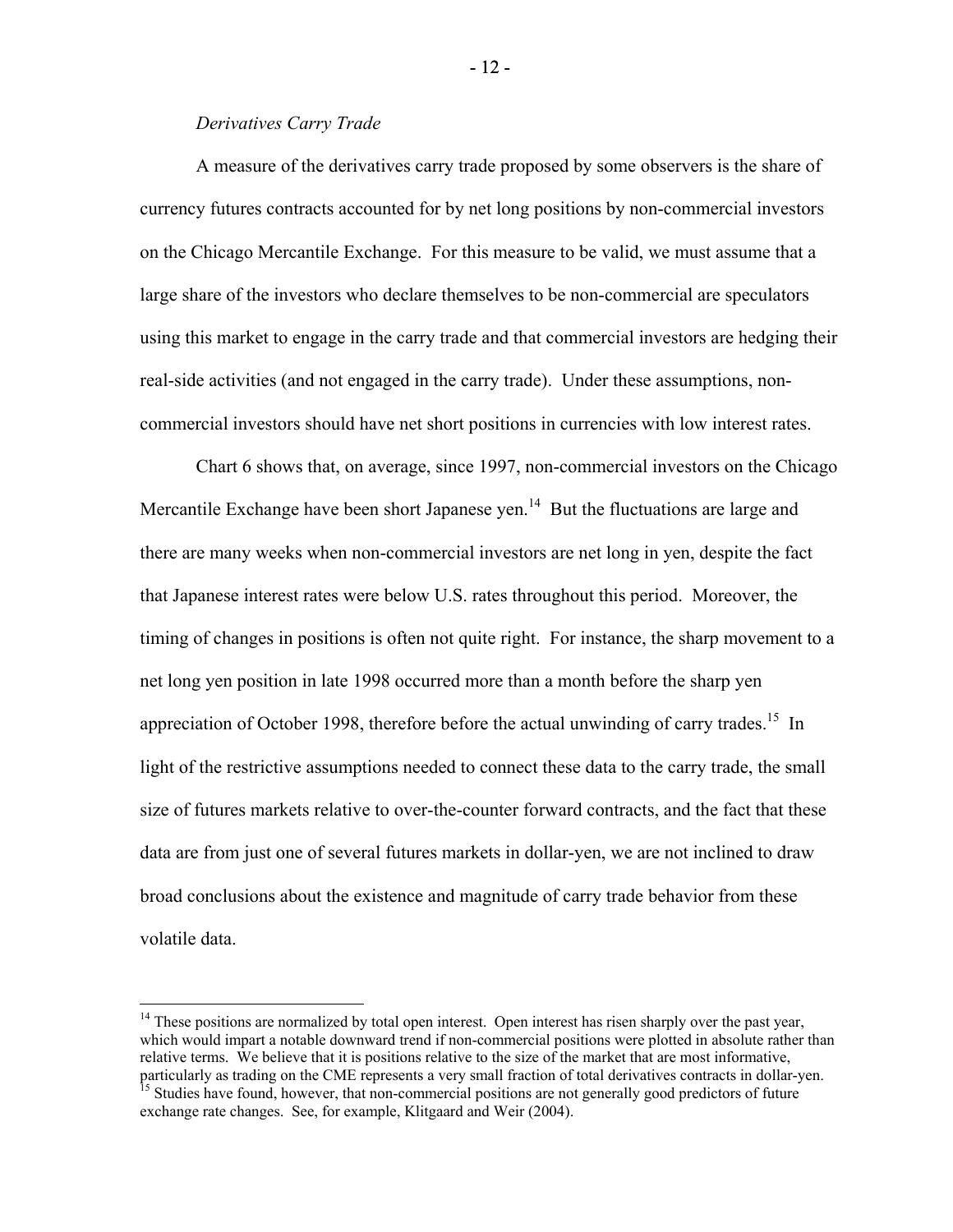Data on the broader derivatives markets, including over-the-counter contracts, do not provide information on the direction of exposure for individual traders or even for aggregate sectors or countries. The BIS semi-annual survey measures only the gross notional and fair market values of contracts by major derivatives dealers. The TIC-D and similar surveys by other governments collect the market values of positions vis-à-vis foreign residents segregated according to whether they are positive or negative. But neither survey collects information on the directions of exposures by currency or other asset class, which are critical to identifying the carry trade. Gross notional volumes have grown very rapidly over the years, which is consistent with a growing volume of carry trades. But the data are not collected at the daily (or even monthly) frequency that would be helpful in linking specific episodes of market behavior to the carry trade.

According to the December 2006 BIS global over-the-counter derivatives survey, outstanding foreign exchange contracts (not counting those on futures exchanges) had a gross notional value of more than \$40 trillion. It is widely assumed that hedge funds use derivatives contracts to enter carry trade positions. To some extent, pension funds, charitable endowments, investment banks, and wealthy individuals may also be engaged in carry trades through derivatives. Because derivatives positions are in zero net supply, there must be an equal volume of opposing positions. If the opposing positions were also speculative in nature, there would be no reason to expect to see the asymmetry in market risk pricing that we observed in the previous section. However, as discussed in the following section, there are reasons to believe that the overall positions of hedgers in yen derivatives markets are significantly skewed in a direction opposed to the carry trade. This asymmetry in the riskiness of derivatives positions may explain the asymmetry in risk pricing of derivatives

- 13 -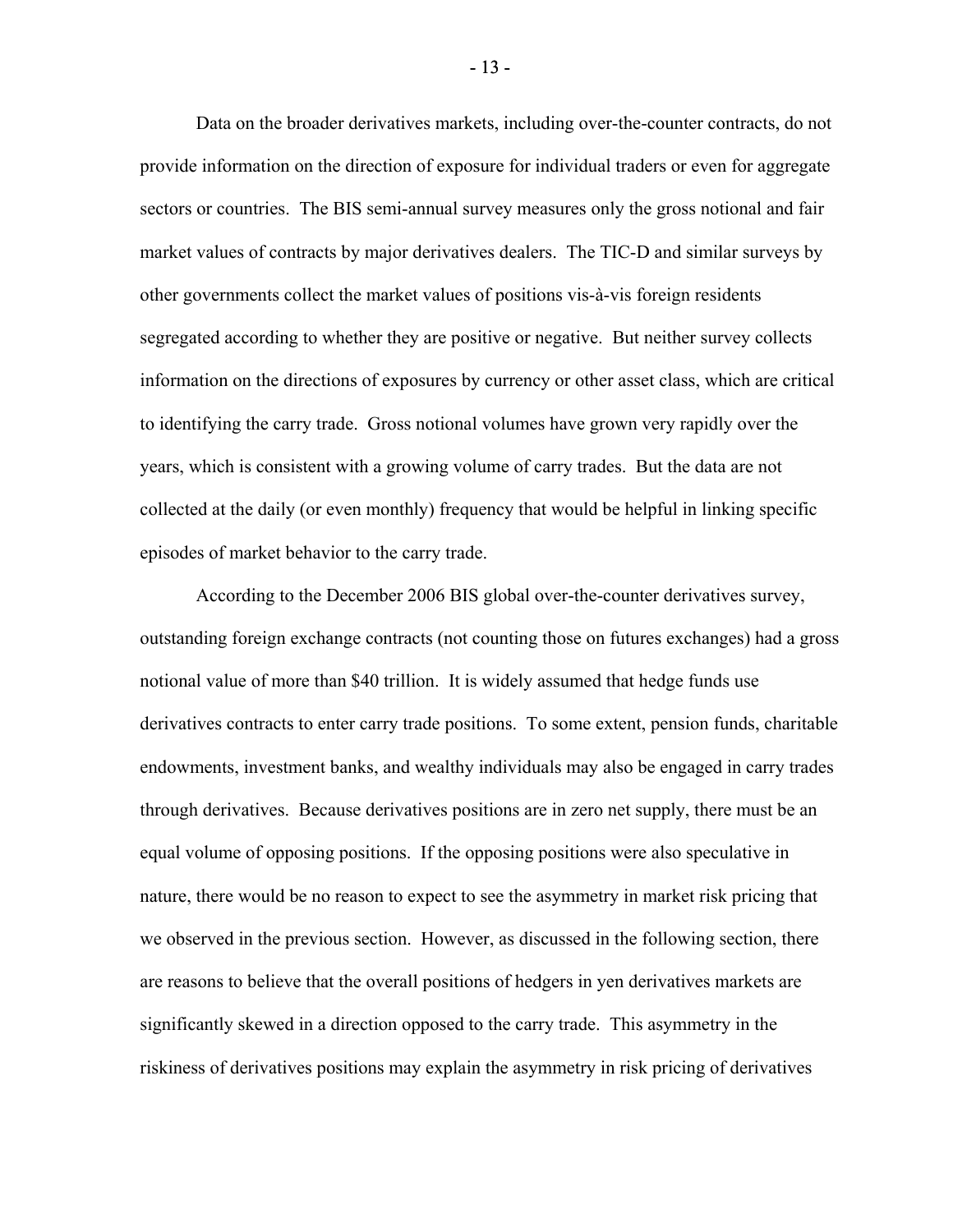that is apparent in Charts 3 and 4.

 $\overline{a}$ 

## *Canonical Carry Trade*

Data on financial stocks and flows allow us to say a bit more about the size and location of canonical carry trades as opposed to derivatives carry trades. Nevertheless, we are greatly restricted by the aggregate nature of the data. Gross stocks of yen-denominated liabilities provide an upper bound to the carry trade, but this bound is likely to be so far above the level of borrowing in yen for the carry trade as to be nearly useless. Ideally, we would like to identify carry trades according to whether the individual or institution is simultaneously net short yen and net long other currencies. But the best we can do is to see whether broad sectors by country are net short yen and net long other currencies.

We define a carry position to exist for a sector as a whole if the sector has yendenominated debt liabilities that exceed its yen-denominated debt claims and it has foreigncurrency-denominated debt claims that exceed its foreign-currency-denominated debt liabilities. This is what we mean by a net yen short, net foreign-currency long position. Note that we are excluding equity and real estate claims and liabilities.<sup>16</sup> The size of the carry position is given by the smaller of the net yen short position and the net foreign-currency long position. If a sector is long in both yen and foreign currencies, or if it is short in both yen and foreign currencies, then under this definition it does not have a carry position. If it is long yen and short foreign currency, then it has a negative carry position.

Our sectoral measures could either understate or overstate true underlying carry trades at the individual level. For example, if some individuals have a negative carry position, the aggregate sectoral measure will understate the size of the positive carry

- 14 -

<sup>&</sup>lt;sup>16</sup> Equity and real estate are not generally associated with the carry trade and their values are not as strongly correlated with exchange rates as the values of debt instruments.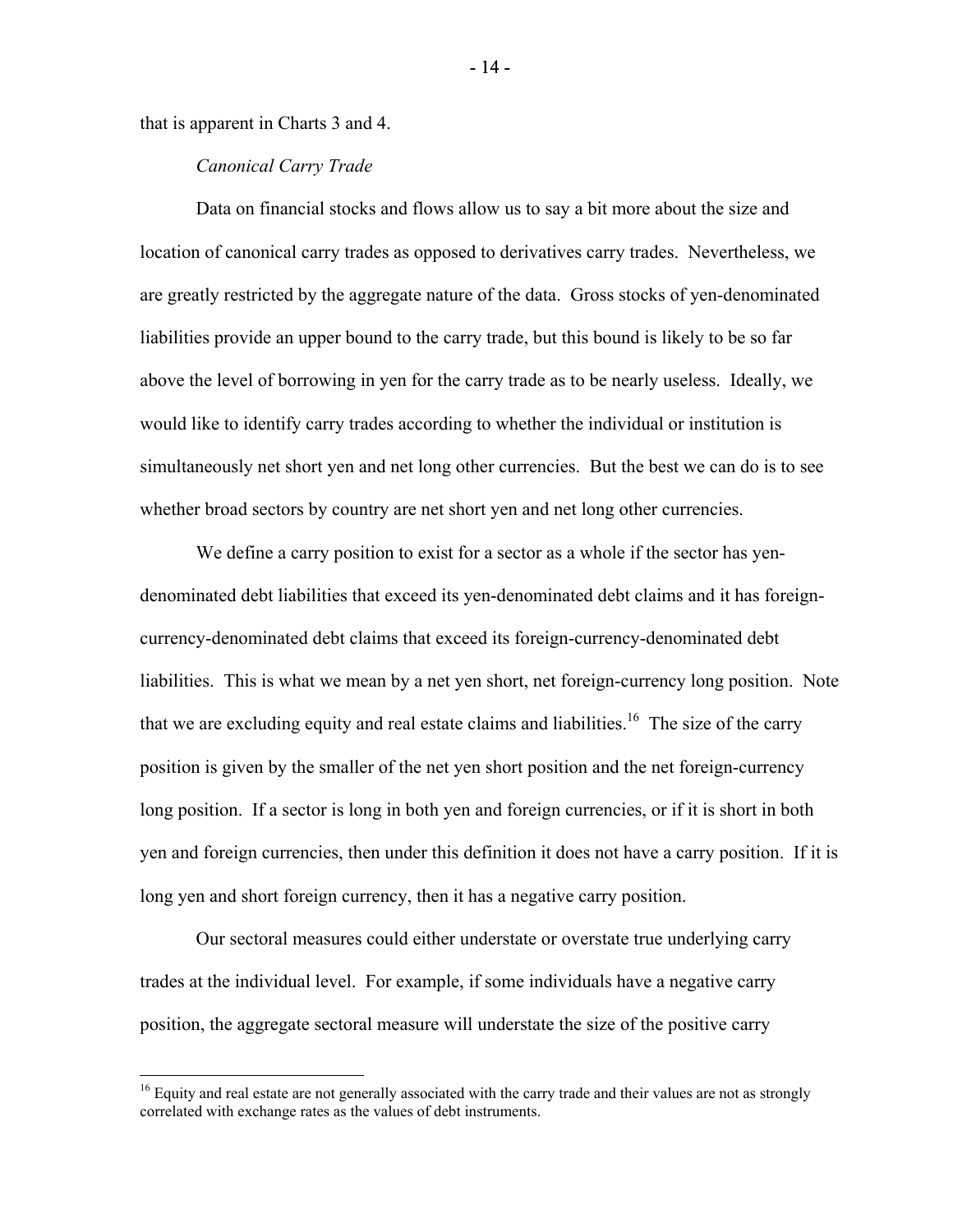positions. On the other hand, if some individuals are short yen but not long in foreign currency and other individuals are long in foreign currency but not short yen, their positions may aggregate up to an apparent carry trade at the sectoral level that overstates the sum of carry trades held at the individual level.

The country breakdown we choose is Japan versus the rest of the world. The sectors we examine are official, bank, and private non-bank. At the outset we note that Japan has had large current account surpluses for more than 20 years. As of end-2006 Japan had net debt claims on the rest of the world valued at \$2.2 trillion.<sup>17</sup> Japan's gross debt claims were \$3.7 trillion and gross debt liabilities were \$1.5 trillion. It is likely that most of the claims were in foreign currencies and most of the liabilities were in yen. Thus, Japan in the aggregate fits our definition of a yen carry trader, with the rest of the world on balance taking the opposite position (long yen, short other currencies) but we do not have sufficient information on the currency breakdown of these assets to calculate the net carry position.

The Japanese official sector, on our definition, has an enormous carry position. It holds \$875 billion in foreign currency assets that are funded entirely by yen liabilities as it has essentially no foreign-currency liabilities.<sup>18</sup> (Indeed, the government of Japan has issued yen liabilities far in excess of its foreign exchange assets.) However, it is important to note that the motivations of the Japanese official sector are very different from those of private investors. In particular, the Japanese government is not subject to margin calls and probably has a greater tolerance for risk than private investors.

The official sector outside of Japan has assets that are reported to be denominated in yen of \$106 billion and assets whose currency is not reported of \$1.7 trillion; it is believed

 $\overline{a}$ 

<sup>&</sup>lt;sup>17</sup> International investment position data are from the website of the Japanese Ministry of Finance, www.mof.go.jp.

<sup>&</sup>lt;sup>18</sup> IMF IFS database. Position reported as of December 2006.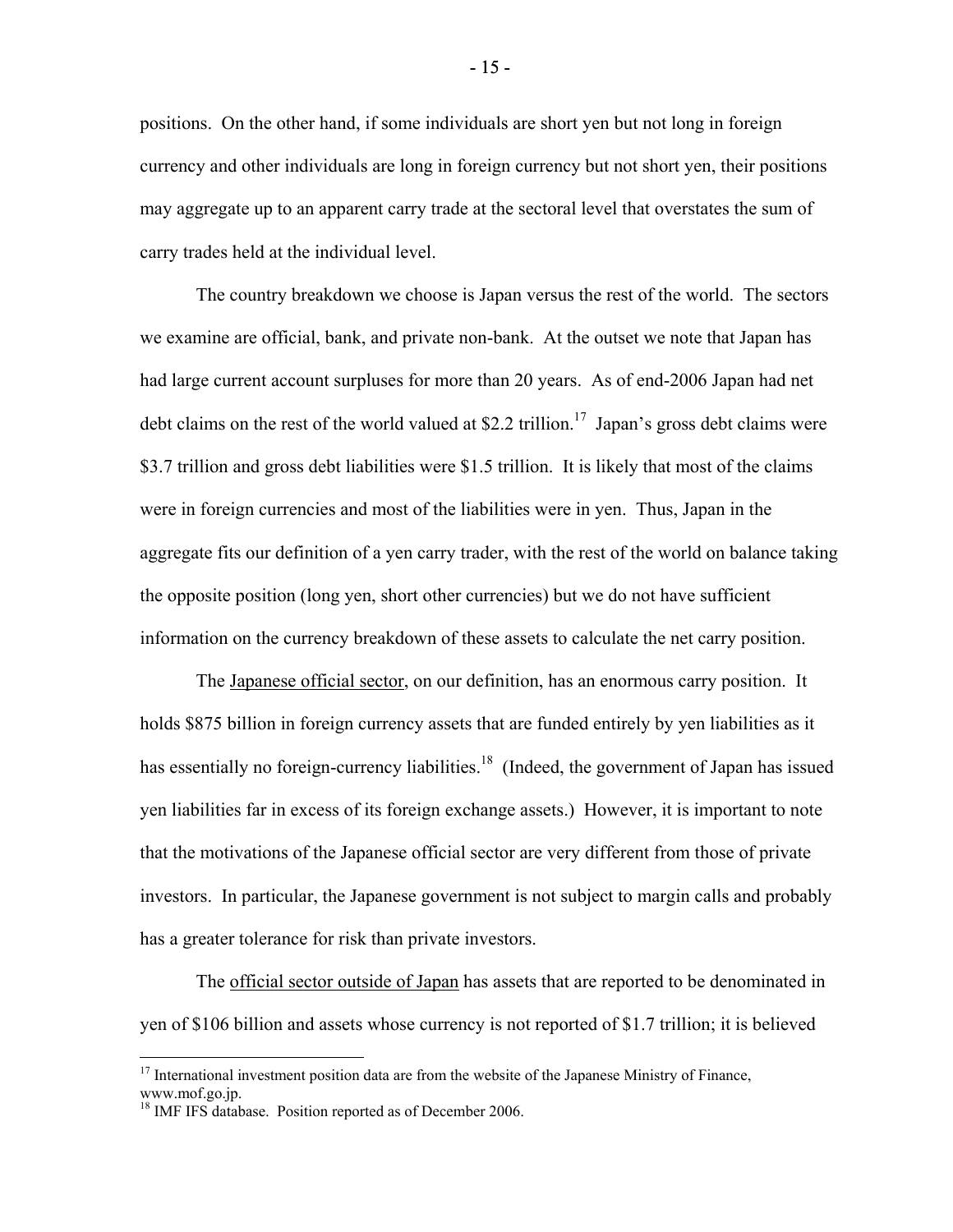that the vast majority of the latter figure is denominated in dollars and euros.<sup>19</sup> The extent of yen borrowing by the official sector in the rest of the world is not known, but is likely to be small. Non-yen borrowing by this sector, of course, is enormous. On balance, the official sector outside of Japan is probably taking a leveraged position in the opposite direction of the yen carry trade of at least \$106 billion, but probably not much more than \$106 billion. Again, the motivations behind this position are very different from those of the private sector.

According to the BIS locational banking statistics, the banking sector outside of Japan has roughly equal claims and liabilities denominated in yen, \$582 billion and \$593 billion respectively as of December 2006, implying a very small net carry position of \$11 billion. (This sector has large positive net claims in foreign currencies.)

 The data are less complete for the private non-banking sector outside of Japan. An upper bound on *gross* canonical carry trades in this sector is provided by total claims by banks on non-banks outside of Japan denominated in yen, shown in Chart  $7<sup>20</sup>$  Note that this measure does not net out positions within the non-banking sector. There are three components to these yen funds: first, banking offices in Japan lend yen to foreign residents (the red portion of the bars); second, banking offices outside of Japan lend yen outside of their home markets (excluding loans to Japan) (in yellow); and third, banking offices outside of Japan lend yen in their home markets (in blue).

The bars in Chart 7 are an upper bound on gross canonical carry trades because there are many reasons besides the carry trade for private non-banks outside of Japan to borrow in

 $\overline{a}$ 

<sup>&</sup>lt;sup>19</sup> IMF COFER database. Positions reported as of December 2006.

<sup>&</sup>lt;sup>20</sup> This chart does not include yen-denominated bonds issued by private non-banks outside of Japan and held by non-banks, for which data do not exist. It does include such bonds when held by banks of any location. This chart also does not include yen-denominated assets of banks in countries that do not report assets by currency to the BIS. Nearly all industrial countries and many large developing countries report bank claims by currency to the BIS.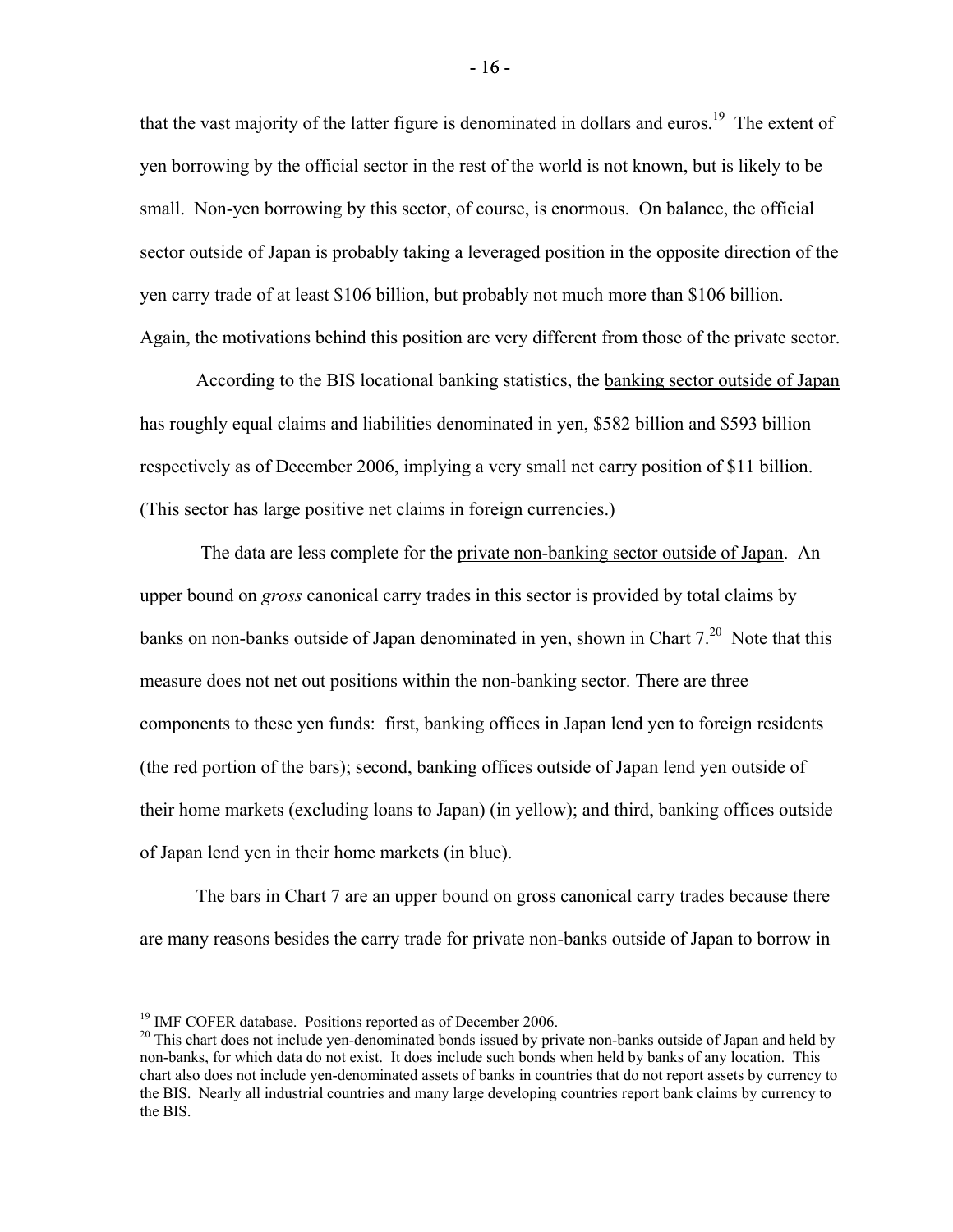yen. For example, an American company could finance the purchase of a Japanese subsidiary or yen-denominated financial assets by borrowing in yen. There do not appear to be large surges of yen lending during the periods widely viewed as characterized by rising carry trades, notably early 1998 and early 2006. (The data end in 2006:Q4.) The modest uptick in 1998:Q4 almost certainly represents the valuation effect of the yen appreciation that quarter when translating yen loans into dollars. Altogether, gross canonical yen carry trades by the private non-banking sector outside of Japan surely total less than the \$300 billion displayed in Chart 7.

An upper bound on *net* canonical carry trades by private non-banks outside of Japan is net claims denominated in yen by Japanese banks on all foreigners.<sup>21</sup> Chart 8 shows net claims of Japanese banking offices on foreign residents in yen (in green) and in other currencies (in orange). Net claims in yen were nearly \$300 billion in 1996, fell to \$200 billion by the middle of 1998, turned slightly negative in 2004, and have since rebounded to just over \$100 billion. Once again, there does not appear to be a runup in net yen lending during early 1998 when carry trades were believed to be on the increase, and the rise from 2005 to 2006 is rather modest. Overall, this upper bound for canonical yen carry trades is small relative to the size of global financial markets. Moreover, much if not most of the \$1.5 trillion in debt liabilities of Japan to the rest of the world is likely to be held by the private non-banking sector outside of Japan, and most of these liabilities are likely to be denominated in yen. Thus, it is probable that this sector does not have a net short yen position and thus does not have a canonical net yen carry position.

 $\overline{a}$ 

- 17 -

<sup>&</sup>lt;sup>21</sup> This measure does not include yen-denominated claims of Japanese non-banks on private non-banks outside of Japan, for which data do not exist. As noted earlier, banks outside of Japan have very little net currency mismatch, so almost all yen lending from a Japanese bank to a foreign bank must be lent onward in yen. We also assume that the official sector outside of Japan is not a significant borrower in yen.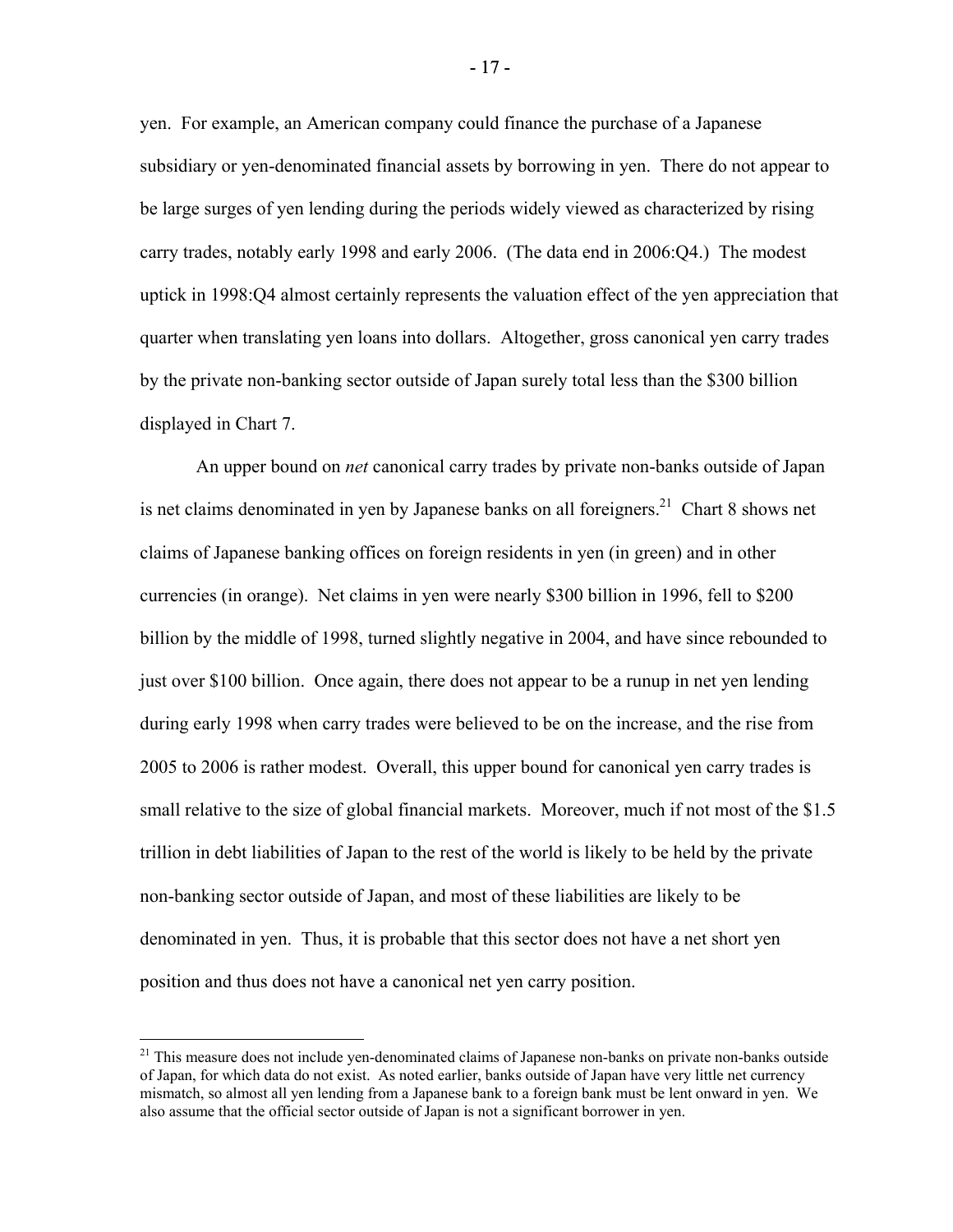Despite the secular decline in net cross-border claims in yen (shown in Chart 8), net cross-border claims of the Japanese banking sector in foreign currencies have trended up.<sup>22</sup> As of end-2006, cross-border claims in foreign currencies exceeded cross-border liabilities in foreign currencies by  $$270$  billion.<sup>23</sup> Data on local foreign-currency claims and liabilities of Japanese banks from the BIS locational banking statistics show that most of the external currency mismatch, or \$230 billion as of last year, is offset by net foreign-currency liabilities in Japan.<sup>24</sup> On balance, the data indicate that the Japanese banking sector has a canonical net yen carry position of \$40 billion. $25$ 

 The Japanese private non-banking sector is a very large net holder of foreign bonds, most of which are in foreign currencies. According to the International Investment Position data reported by the Ministry of Finance, total Japanese private non-banking sector holdings of foreign assets (excluding direct investment and equities) were \$1544 billion at year-end 2006. There is no reported currency breakdown of these assets. However, the IMF Coordinated Portfolio Investment Survey (CPIS) data report a currency breakdown for Japanese private holdings of foreign debt securities through 2005.<sup>26</sup> The first column of

 $\overline{a}$ 

 $^{22}$  In the BIS locational banking statistics and in the Japanese balance of payments statistics, each country's banking sector includes all banking offices in that country, including offices of foreign banks. Data on financial institutions accounts from the Bank of Japan show that as of December 2006 offices of foreign banks in Japan had liabilities to Japanese residents of \$299 billion (total liabilities minus liabilities to foreign affiliates) but there is no information on the currency denomination of either the liabilities or the assets held by these offices. Net funding of overseas affiliates from foreign bank offices in Japan was fairly small, at \$19 billion.<br><sup>23</sup> These data are from the balance of payments statistics, which do not include trust accounts or investment

trusts (mutual funds) managed by banks. The BIS locational banking statistics, which include such accounts, show total foreign-currency assets of nearly \$1100 billion as of December 2006. In the BIS data, the liabilities corresponding to these trust assets are typically reported in yen. However, the net worth of banks is not directly exposed to fluctuations in the value of trust assets because the value of the claims of the ultimate holders of the trusts moves with the value of the underlying assets.

<sup>&</sup>lt;sup>24</sup> Of this \$230 billion, roughly half reflects deposits of foreign exchange reserves by the official sector and half reflects net claims by the private non-banking sector in Japan.<br><sup>25</sup> The banking sector's non-debt claims (equity and real estate) roughly equal its non-debt liabilities (net worth)

so that positive net foreign-currency debt claims imply negative net yen debt claims.

<sup>&</sup>lt;sup>26</sup> The CPIS data include claims of Japanese banks but exclude non-security debt claims such as loans and deposits. More than 80 percent of the non-banking claims consist of debt securities. As of year-end 2005, 74 percent of the CPIS claims were denominated in foreign currency.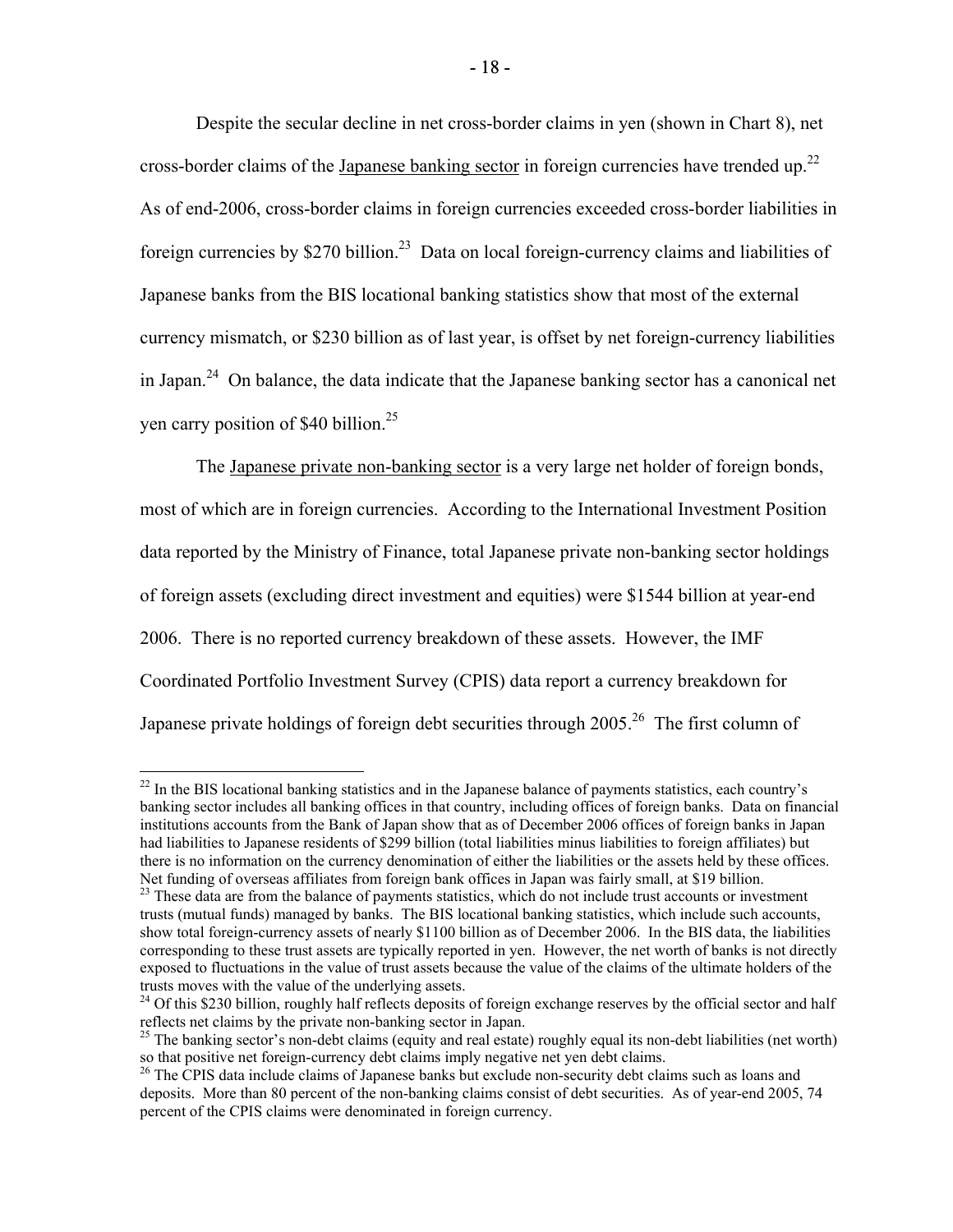Table 2 displays estimates of the foreign-currency cross-border holdings of the Japanese private non-banking sector under the assumption that these assets have a currency breakdown identical to that reported in the CPIS for private debt securities. These estimates also assume that the cross-border liabilities of the private non-banking sector are entirely in yen. These liabilities totaled \$382 billion in 2006.

 The second column of Table 2 shows the private non-banking sector's net foreigncurrency claims on the banking sector. The third column shows that total net foreigncurrency claims of the Japanese private non-banking sector are around \$1.3 trillion. This position cannot be considered a carry trade, however, because the private non-banking sector has an even larger net long position in yen assets, as most of the \$4.6 trillion of Japanese public sector bonds are held by this sector. $27$ 

 Finally, Charts 9 and 10 present securities flow data which are often cited by observers writing on the carry trade. These data have a strong seasonal pattern which we have removed to permit analysis. The primary feature of both securities inflows and outflows is their volatility. Debt outflows (Chart 9) reversed briefly around or just before the times of the three episodes of hypothesized carry trade unwinding (October 1998, May 2006, and February 2007).<sup>28</sup> But these reversals were not unusually large. Inflows (Chart 10) jumped up in all three episodes, but these increases were large only for the most recent episodes. Overall, it is not clear that these data have much to say about the carry trade.

 $\overline{a}$ 

 $^{27}$  Foreign holdings of Japanese public sector bonds are \$401 billion. The yen exposure from holdings of public sector bonds by the Japanese banking sector are effectively passed through to the non-banking sector through yen deposits. Public sector bond data are from the Japanese Ministry of Finance website and refer to December 2006.

 $2<sup>28</sup>$  March 2007 is the final observation shown in the charts.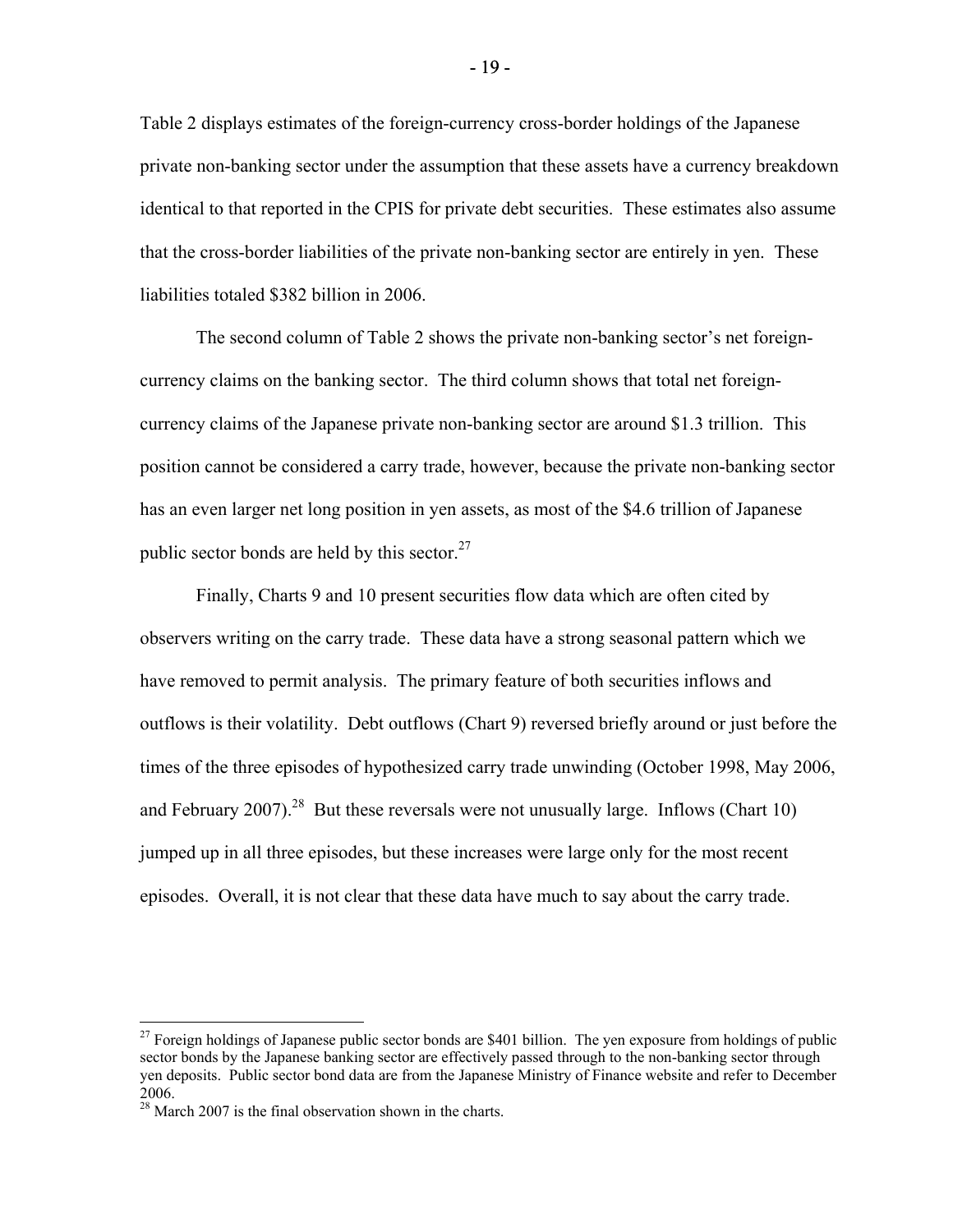#### **Conclusions**

 Data on market prices can provide some limited and indirect information on the carry trade. The yen has appreciated abruptly in periods that some market participants believe to have been associated with a net unwinding of yen carry trades, and some high-interest-rate currencies have depreciated sharply at those times. However, to attribute these exchange rate movements to the carry trade may reflect an *ex post* search for a plausible explanation. More systematic evidence derives from the observed asymmetry in the distribution of tail events between low-interest-rate and high-interest-rate currencies, which is consistent with the existence of carry positions. Also suggestive is the fact that market participants are typically more willing to pay for protection against yen appreciation than against yen depreciation, which is consistent with the view that short-yen positions are dominated by speculators and long-yen positions are dominated by hedgers. The price of protection jumps more after yen appreciation than after yen depreciation, suggesting that carry traders are spooked by losses. However, there is no tendency for the price of protection to rise in periods when carry trades are purported to have been rising (just before the episodes of unwinding).

 Data on market volumes can provide rough estimates of the sizes of net positions by broad sectors through balance-sheet assets and liabilities. However, there is essentially no useful data on positions through derivatives markets. The balance-sheet data do not exhibit large movements in positions around periods that have been linked to carry trade behavior in the financial press. However, as with the equity markets, it may be that developments in the carry trade primarily determine the prices at which assets are held, rather than the quantities.

 Balance-sheet data identify canonical carry-trade-like positions of roughly the following magnitudes. (See Table 3.) The Japanese official sector has a net yen carry

- 20 -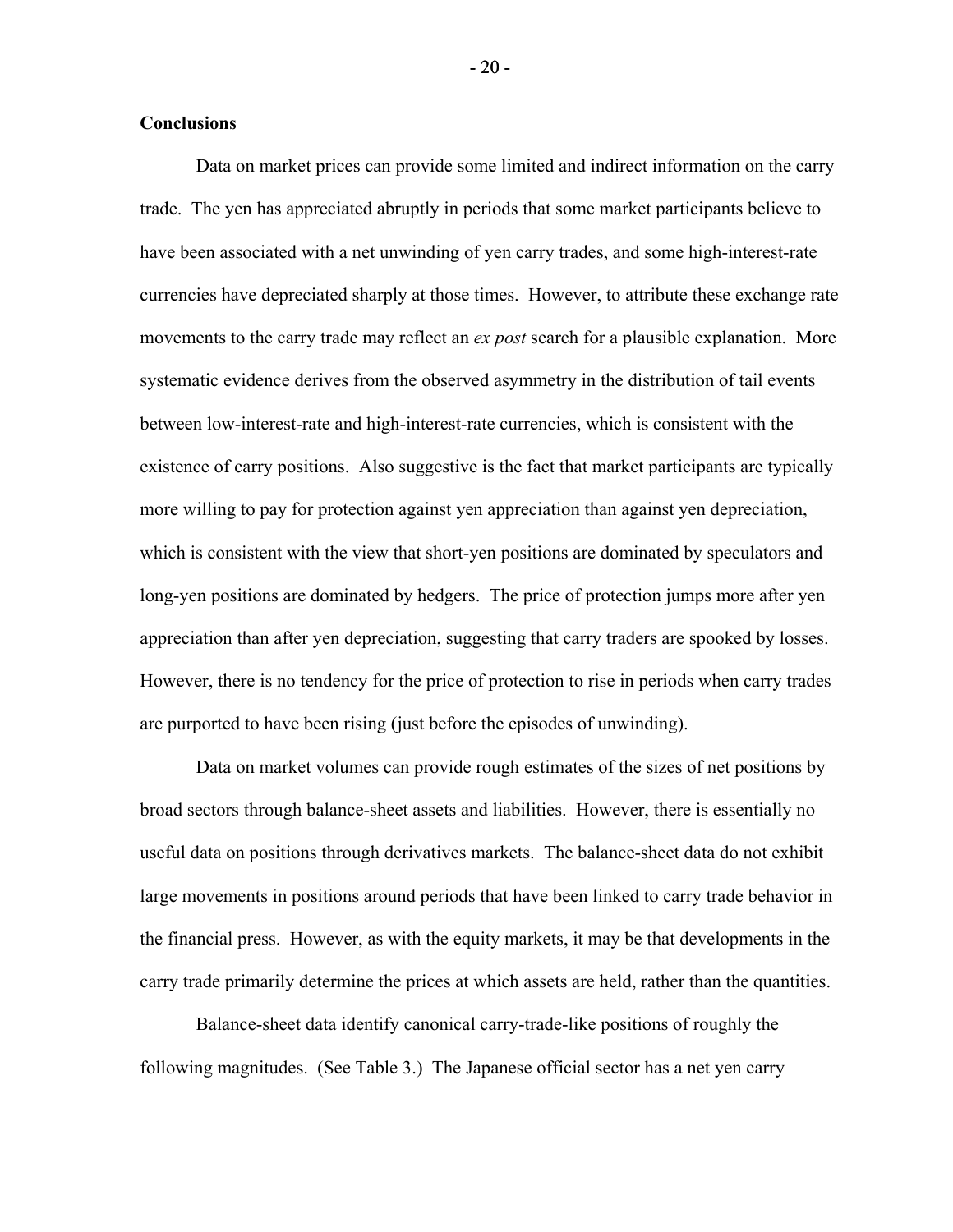position of \$875 billion. The Japanese banking sector has a net yen carry position of \$40 billion. The Japanese private non-banking sector has positive net foreign-currency assets of around \$1.3 trillion. However, the position of the private non-banking sector cannot be considered a carry position, because the sector is not leveraged; it is net long yen assets by an even larger magnitude.<sup>29</sup> The official sector outside of Japan has a net leveraged position in the opposite direction of the yen carry trade, but not by much more than \$100 billion. The banking sector outside of Japan has a very small yen carry position. The private non-banking sector outside Japan most likely does not have a net yen carry position on its balance sheet.

 There are no published data on the magnitude of the yen carry trade through derivatives markets. As every derivatives contract creates two parties with opposite positions, one can explore the derivatives carry trade through either the demand side or the supply side. Possible sources of supply are Japanese exporters and Japanese households holding foreign-currency assets, both of whom may wish to hedge the value of their foreigncurrency claims.30 Sources of demand for yen carry positions include hedge funds, pension funds, investment banks, charitable endowments, and individual investors. Most of the demand for the derivatives yen carry trade likely arises in the private non-banking sector outside of Japan.

 $\overline{a}$ 

 $29$  Much attention lately has been devoted to the rise of foreign exchange margin trading by Japanese households. Typical estimates of gross open retail foreign exchange positions in Japan are well under \$100 billion, so that this sector is not short yen in the aggregate. However, some individual investors may be short yen.

<sup>&</sup>lt;sup>30</sup> Given Japan's large trade surplus, it is plausible that hedging demand from Japanese exporters exceeds hedging demand in the opposite direction from foreign exporters to Japan. Similarly, given that Japanese holdings of foreign assets greatly exceed foreign holdings of Japanese assets (even after netting out foreign exchange reserves) it is plausible that hedging demand from Japanese investors exceeds hedging demand in the opposite direction from foreign investors.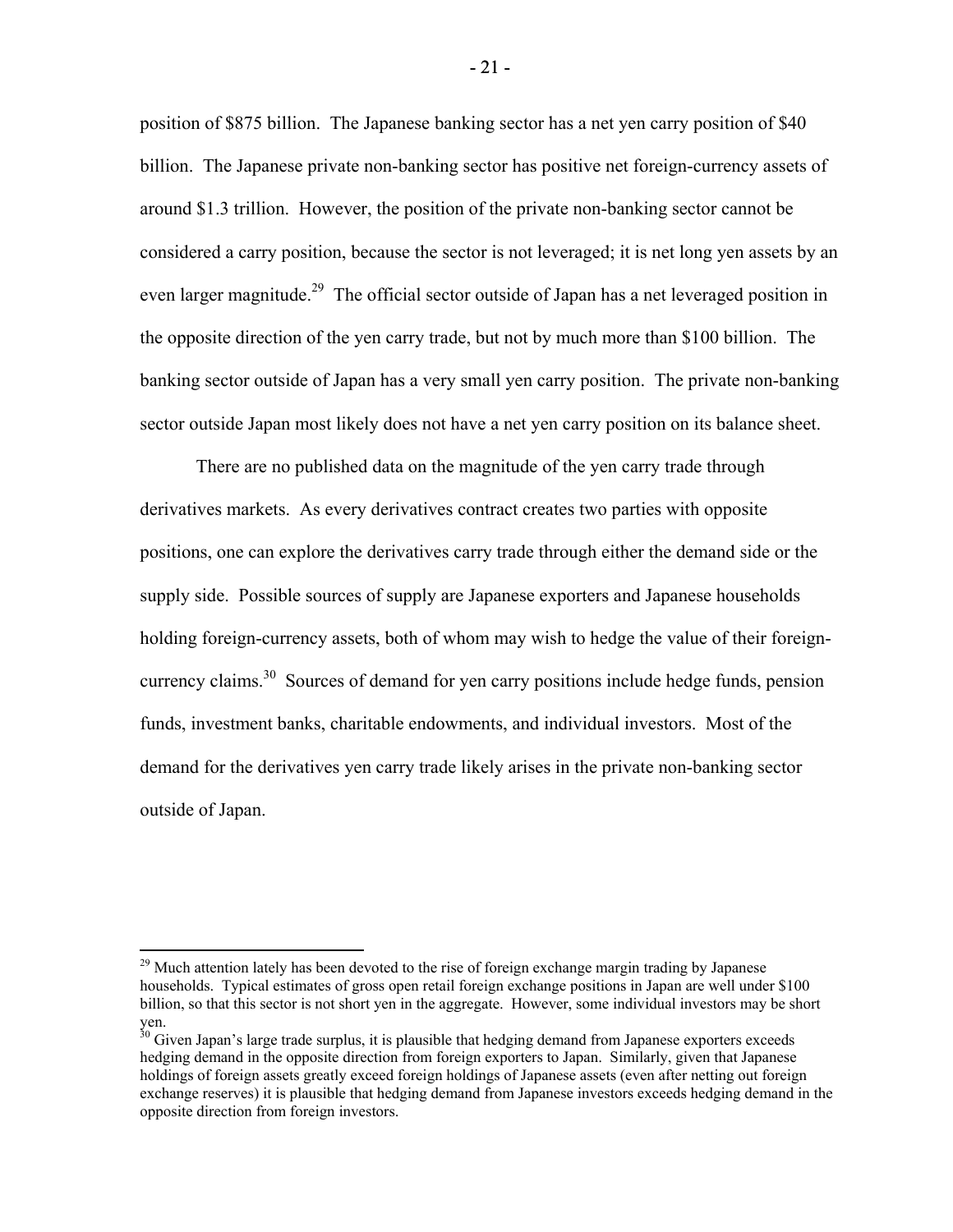# **References**

Burnside, Craig, Martin Eichenbaum, Isaac Kleshchinski, and Sergio Rebelo (2006) "The Returns to Currency Speculation," National Bureau of Economic Research Working Paper No. 12489, August.

Engel, Charles (1996) "The Forward Discount Anomaly and the Risk Premium: A Survey of Recent Evidence," *Journal of Empirical Finance* 3, 123-92.

Klitgaard, Thomas, and Laura Weir (2004) "Exchange Rate Changes and Net Positions of Speculators in the Futures Market," Federal Reserve Bank of New York *Economic Policy Review* 10, May.

Lewis, Karen (1995) "Puzzles in International Financial Markets," in Gene Grossman and Kenneth Rogoff (eds.) *Handbook of International Economics*, Amsterdam: North-Holland.

Meese, Richard, and Kenneth Rogoff (1983) "Empirical Exchange Rate Models of the Seventies: Do They Fit Out of Sample?" *Journal of International Economics* 14, 3-24.

Plantin, Guillaume, and Hyun Song Shin (2006) "Carry Trades and Speculative Dynamics," manuscript, Carnegie Mellon University, March.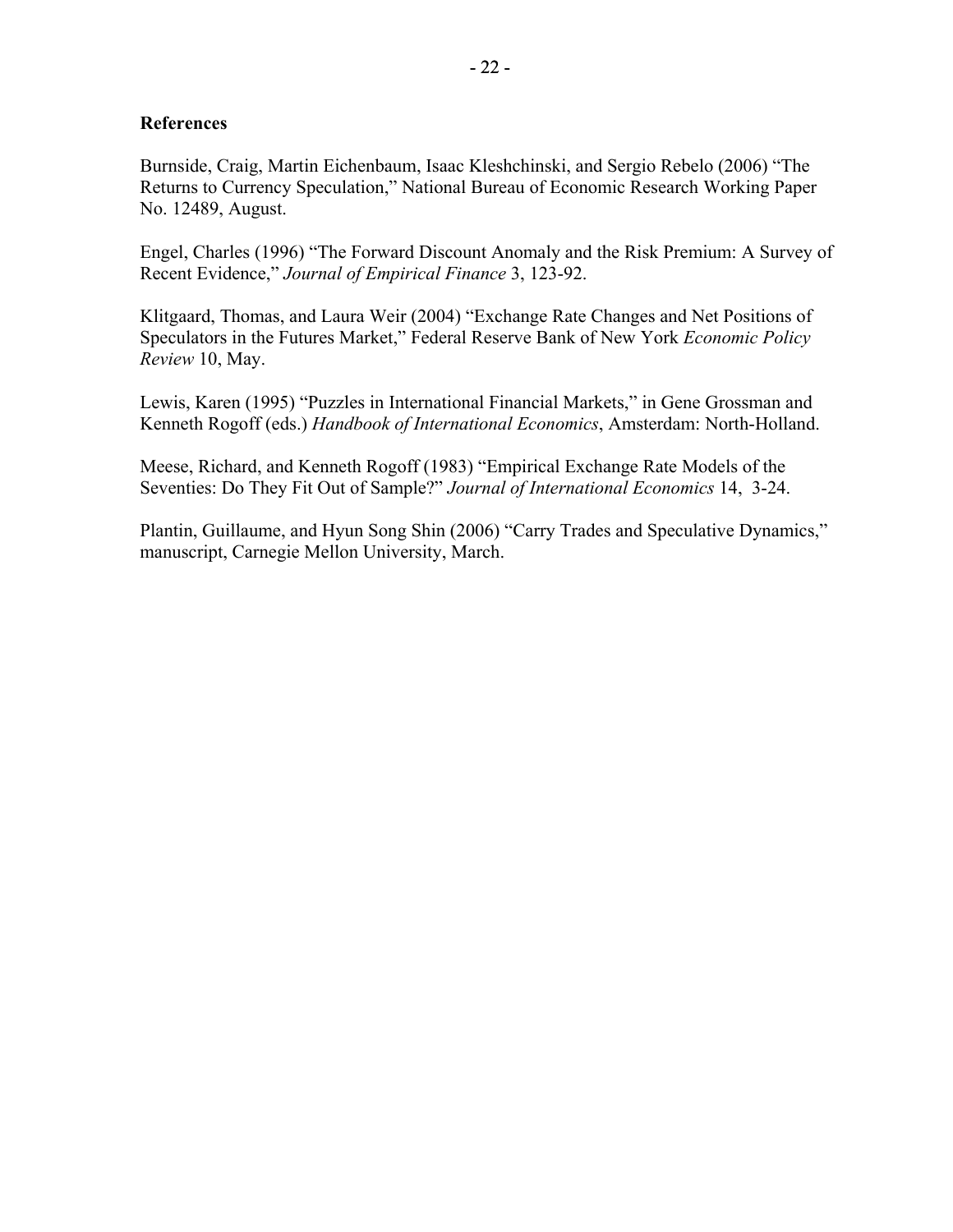



**Chart 2. Dollar-Yen Implied and Realized Volatilities**

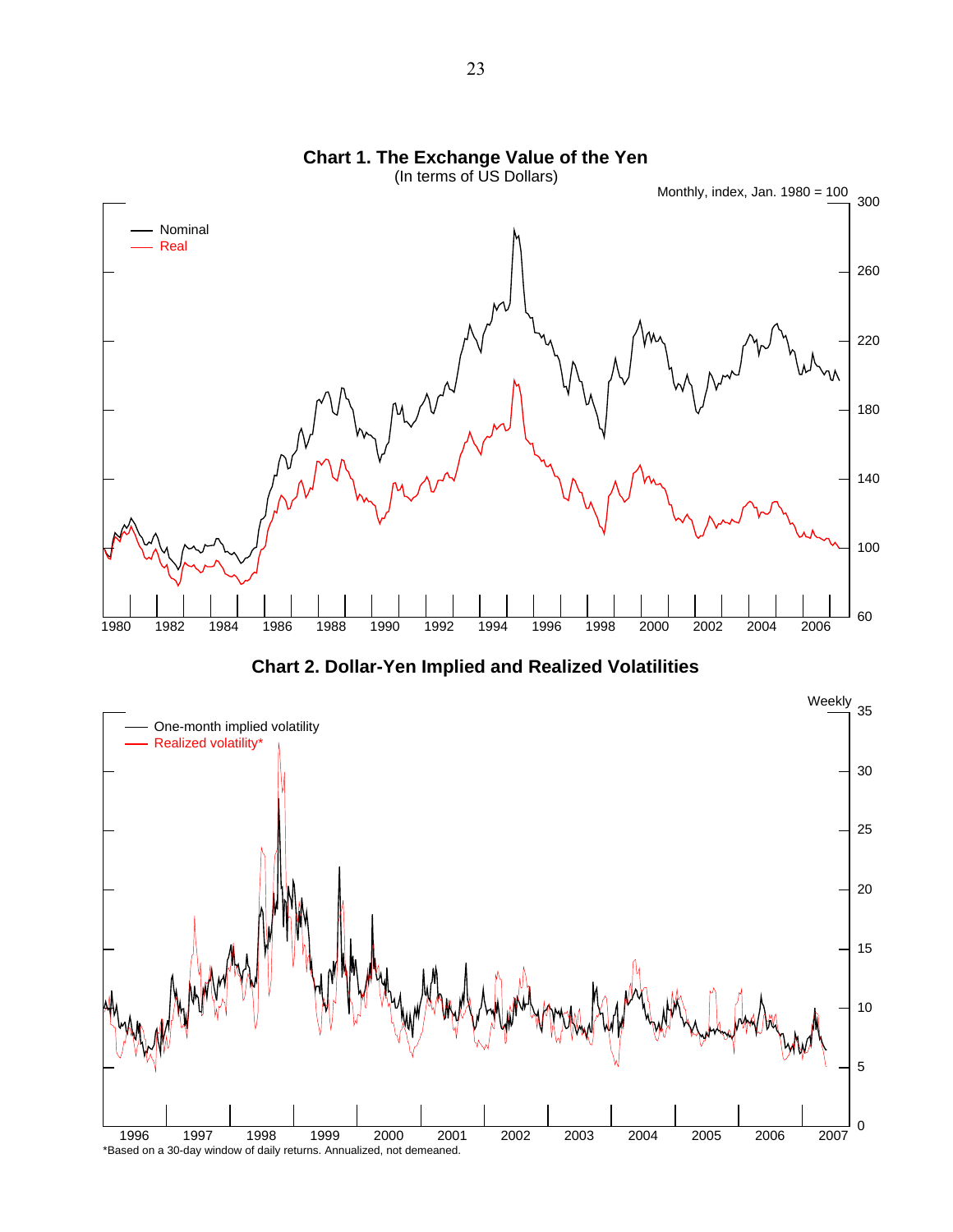

**in the Dollar-Yen Exchange Rate Chart 3. 120-Day Moving Correlations of Volatilities and Movements**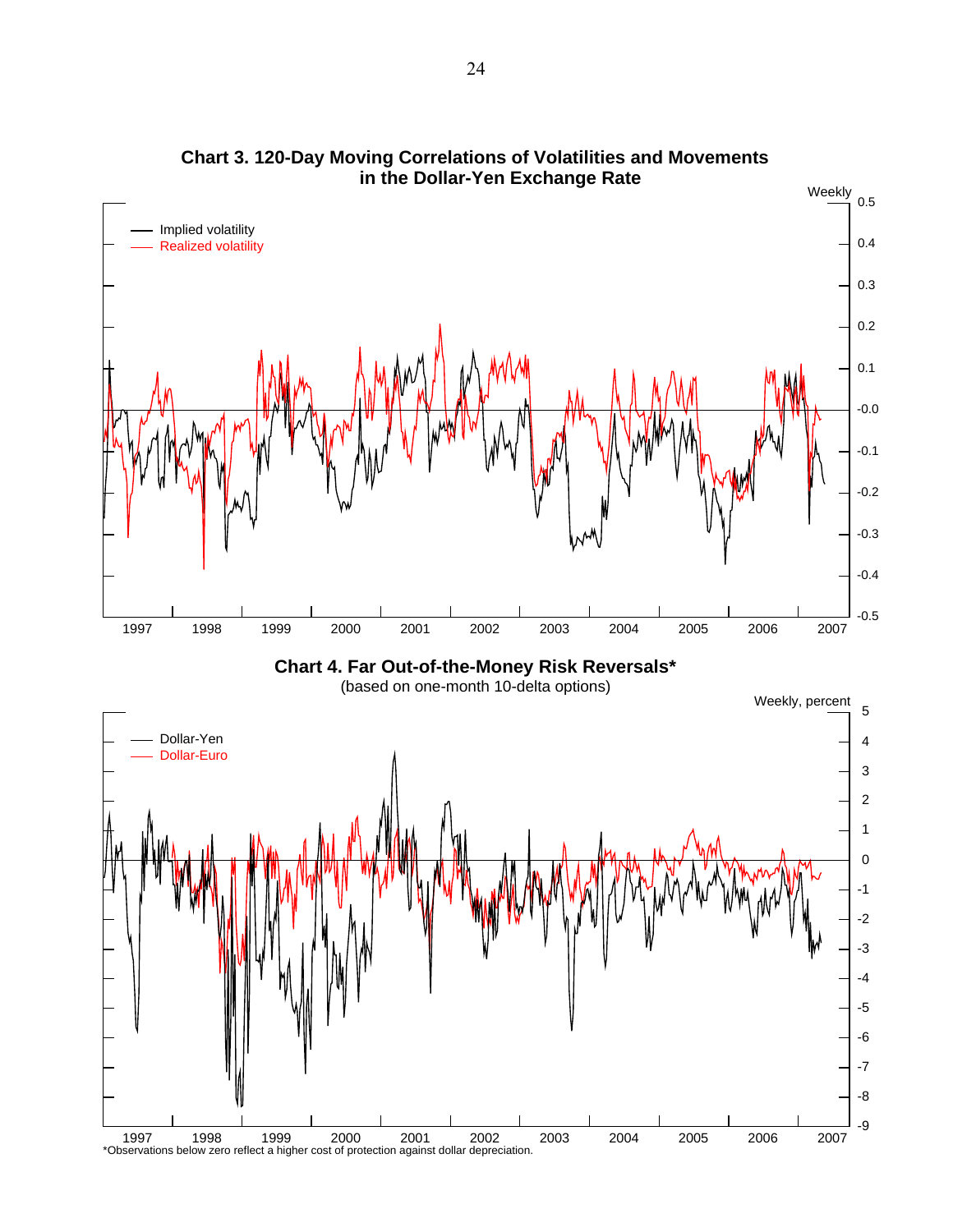

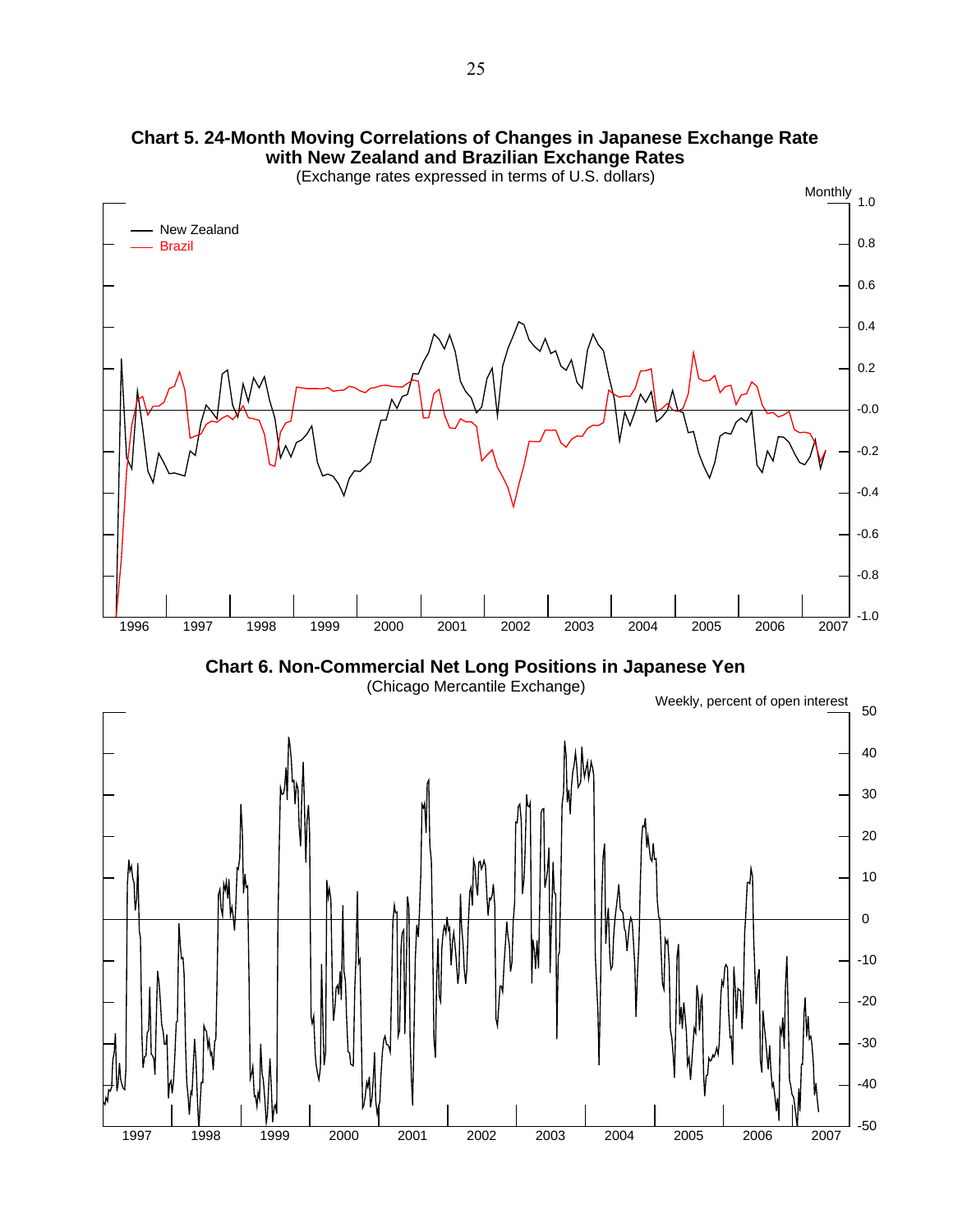

**Chart 7. Total Yen Bank Claims on Non-banks Outside of Japan**

**Chart 8. Net Cross-border Claims of Banking Offices in Japan**

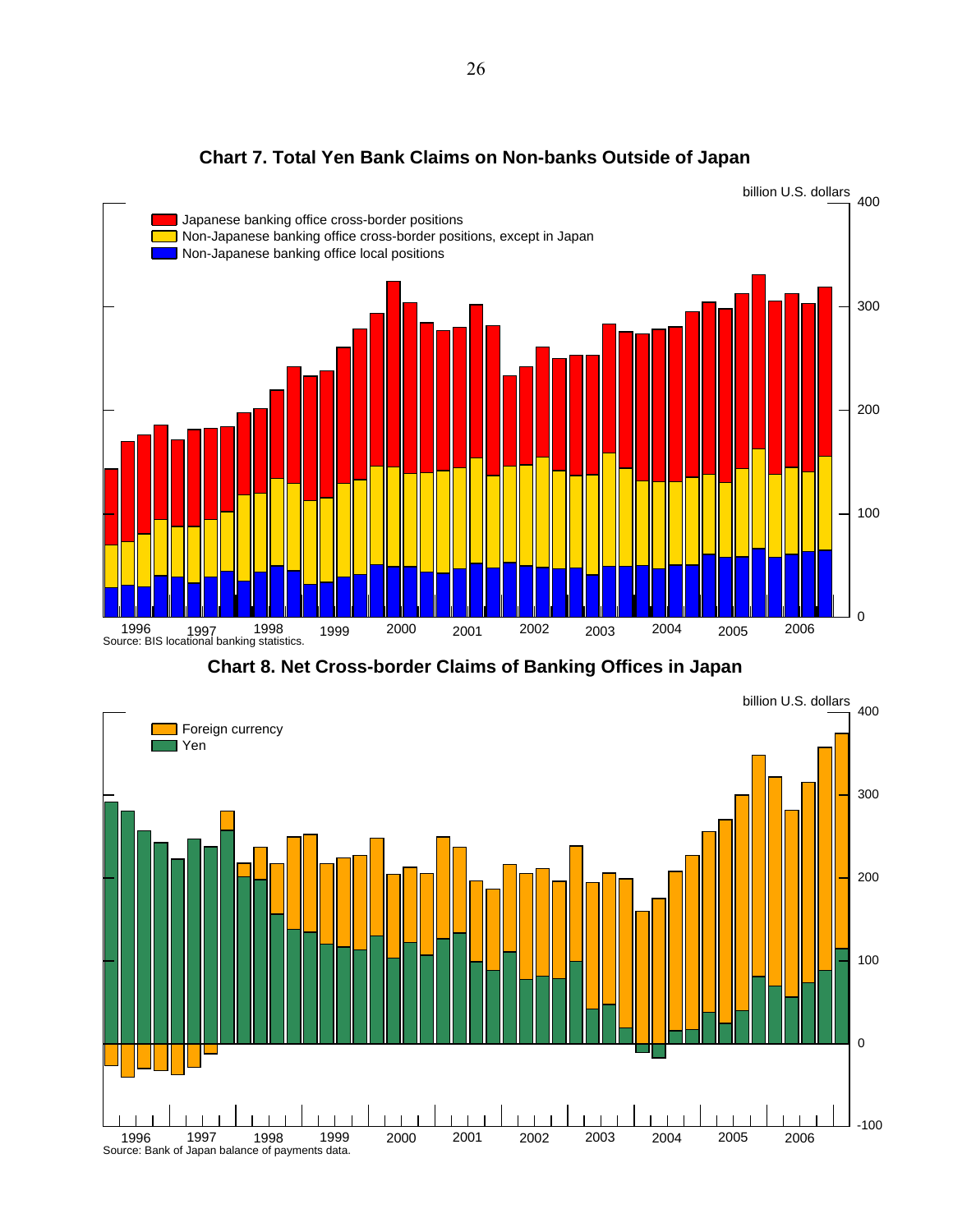

**Chart 9. Net Purchases of Foreign Securities by Japanese Residents**

**Chart 10. Net Purchases of Japanese Securities by Foreign Residents**

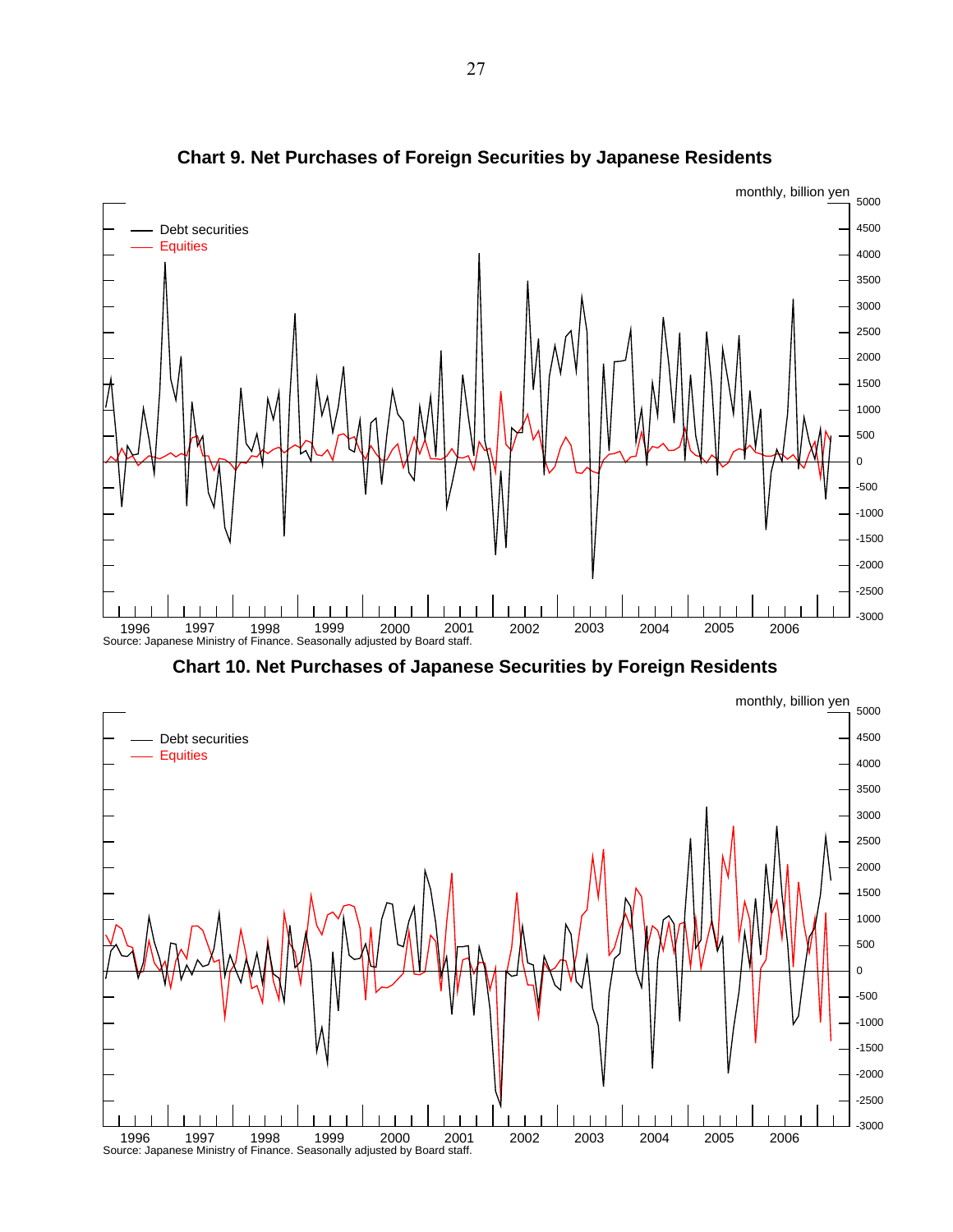|         |         |                |         |         | <b>Australian Dollar</b> |
|---------|---------|----------------|---------|---------|--------------------------|
| % below | % above | % below        | % above | % below | % above                  |
| 51.12   | 48.88   | 50.81          | 49.19   | 46.99   | 53.01                    |
| 13.53   | 14.18   | 12.67          | 12.32   | 12.96   | 13.17                    |
| 2.70    | 2.48    | 2.17           | 3.20    | 3.25    | 2.27                     |
| 0.50    | 0.57    | 0.41           | 0.93    | 0.67    | 0.26                     |
| 0.12    | 0.10    | 0.12           | 0.31    | 0.31    | 0.05                     |
|         |         |                |         |         |                          |
|         |         | Euro (D. Mark) |         | Yen     |                          |

# **Table 1. Frequency of Daily Exchange Rate Movements Above and Below Mean**

Exchange rates expressed as dollars per foreign currency\* (1990-2006)

# **Table 2. Net Foreign-currency Claims of Japanese Private Non-banking Sector**

|      |               |                             | $\frac{1}{2}$ |
|------|---------------|-----------------------------|---------------|
| Year | Cross-Border* | vis-a-vis<br>Japanese Banks | Total         |
| 2000 | 643           | 32                          | 676           |
| 2001 | 600           | 71                          | 671           |
| 2002 | 653           | 53                          | 706           |
| 2003 | 794           | 82                          | 876           |
| 2004 | 953           | 82                          | 1,035         |
| 2005 | 989           | 134                         | 1,123         |
| 2006 | 1,138         | 112                         | 1,250         |
|      |               |                             |               |

end of year, \$ billions

Source: IMF coordinated portfolio investment statistics, Ministry of Finance international investment position data, BIS locational banking statistics. \*Assumes foreign-currency share of private non-banking sector holdings of foreign non-equity assets equals foreign-currency share of portfolio debt securities (from CPIS, 2006 share extrapolated at 2005 level). Also assumes all private non-banking liabilites to foreigners are denominated in yen.